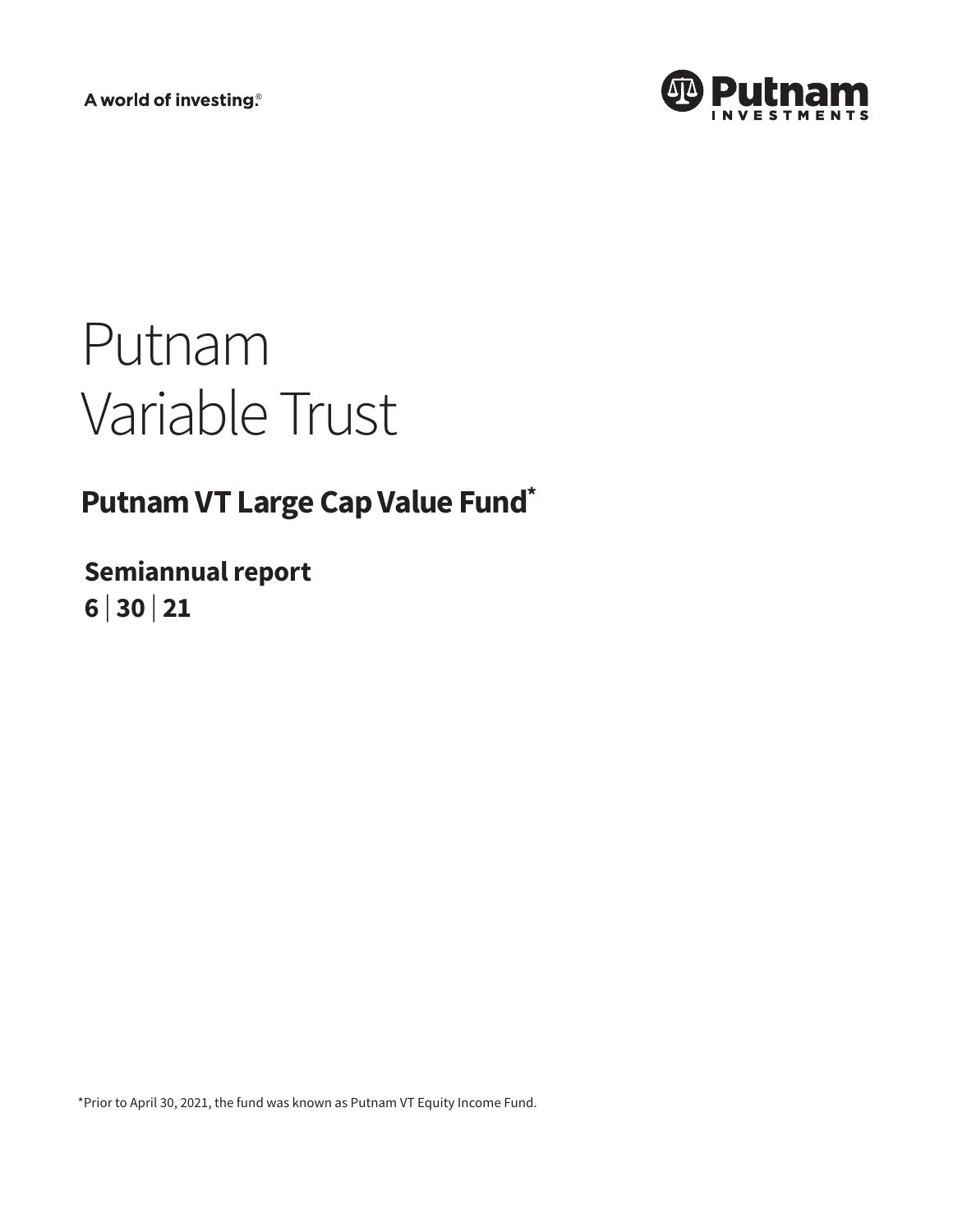# **Message from the Trustees**

August 10, 2021

Dear Shareholder:

The U.S. economy is much improved from a year ago, or even six months ago. Gross domestic product is growing at a pre-pandemic pace. Stock prices are high and interest rates are low. More and more workers are finding jobs, with millions still open. At the same time, vaccinations in many areas have not yet reached enough people to stop the spread of Covid-19. U.S. and global infection rates have recently risen.

While it is too soon to declare the pandemic over, it is worth taking stock of the economy's transition. Some changes accelerated by the pandemic could be lasting. Dynamic, well-managed companies have adapted to seize new, more sustainable growth opportunities.

An active investment philosophy is well suited to this time. Putnam's research teams are analyzing the fundamentals of what has stayed the same and what has changed to uncover valuable investment insights or potential risks.

Thank you for investing with Putnam.

Respectfully yours,

**Robert L. Reynolds** President and Chief Executive Officer Putnam Investments

**Kenneth R. Leibler** Chair, Board of Trustees

*The views expressed in this report are exclusively those of Putnam Management and are subject to change. They are not meant as investment advice. Please note that the holdings discussed in this report may not have been held by the fund for the entire period. Portfolio composition is subject to review in accordance with the fund's investment strategy and may vary in the future.*

**Consider these risks before investing:** Value stocks may fail to rebound, and the market may not favor value-style investing. Income provided by the fund may be reduced by changes in the dividend policies of, and the capital resources available at, the companies in which the fund invests. The value of investments in the fund's portfolio may fall or fail to rise over extended periods of time for a variety of reasons, including general economic, political, or financial market conditions; investor sentiment and market perceptions; government actions; geopolitical events or changes; and factors related to a specific issuer, geography, industry, or sector. These and other factors may lead to increased volatility and reduced liquidity in the fund's portfolio holdings. Our investment techniques, analyses, and judgments may not produce the outcome we intend. The investments we select for the fund may not perform as well as other securities that we do not select for the fund. We, or the fund's other service providers, may experience disruptions or operating errors that could have a negative effect on the fund. You can lose money by investing in the fund.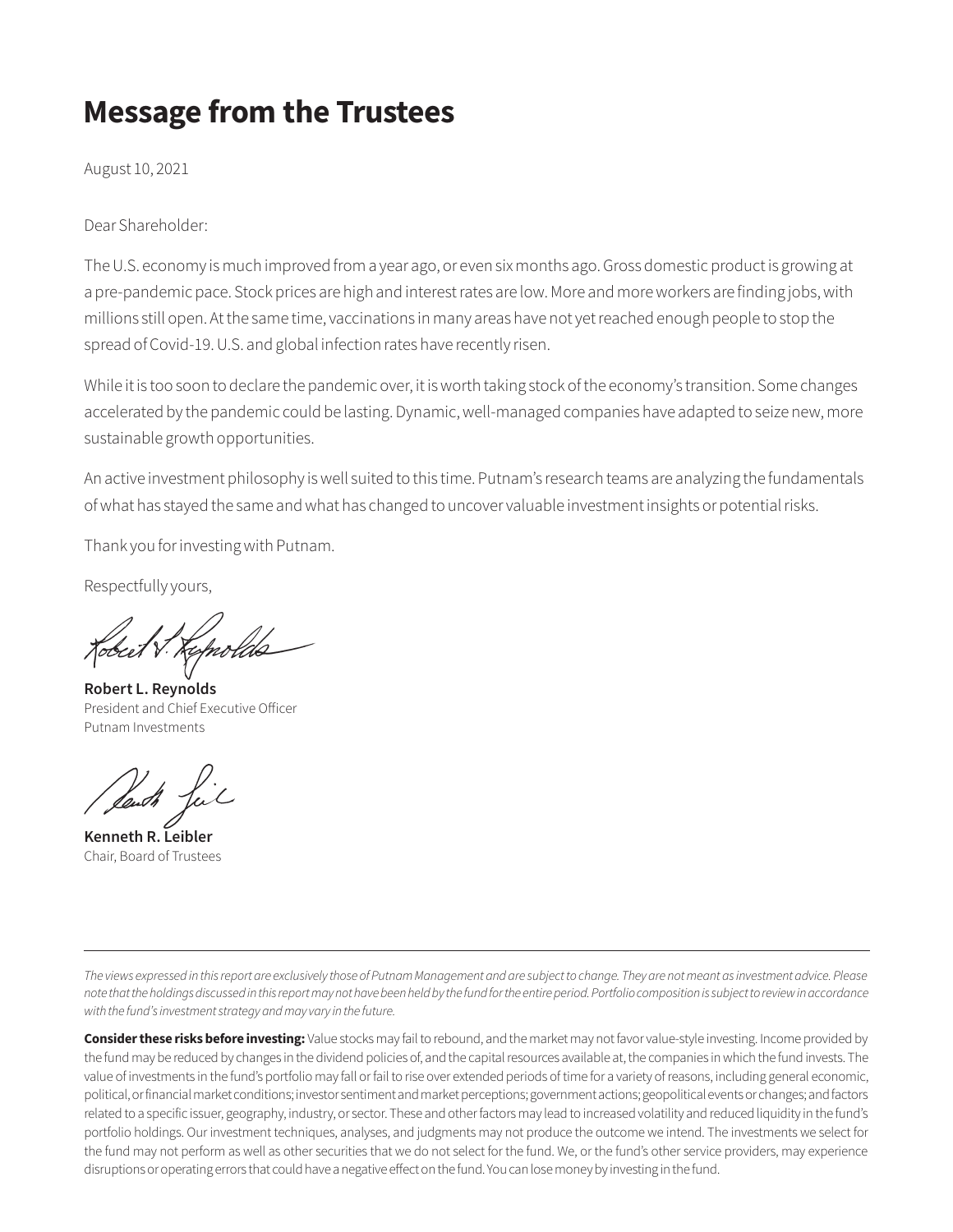#### **Investment objective**

Capital growth and current income

**Net asset value** June 30, 2021

# **Total return at net asset value**

| (as of 6/30/21) | Class IA shares* | Class IB shares* | Russell 1000<br>Value Index |
|-----------------|------------------|------------------|-----------------------------|
| 6 months        | 18.82%           | 18.67%           | 17.05%                      |
| 1 year          | 43.67            | 43.34            | 43.68                       |
| 5 years         | 97.78            | 95.35            | 75.25                       |
| Annualized      | 14.61            | 14.33            | 11.87                       |
| 10 years        | 236.37           | 228.27           | 200.01                      |
| Annualized      | 12.90            | 12.62            | 11.61                       |
| I ife           | 545.39           | 517.30           | 430.40                      |
| Annualized      | 10.81            | 10.54            | 9.62                        |

**Class IA: \$29.04 Class IB: \$28.73**

For a portion of the periods, the fund had expense limitations, without which returns would have been lower.

\*Class inception date: May 1, 2003.

The Russell 1000 Value Index is an unmanaged index of those companies in the large-cap Russell 1000 Index chosen for their value orientation.

Frank Russell Company is the source and owner of the trademarks, service marks, and copyrights related to the Russell Indexes. Russell® is a trademark of Frank Russell Company.

**Data represent past performance. Past performance does not guarantee future results. More recent returns may be less or more than those shown. Investment return and principal value will fluctuate, and you may have a gain or a loss when you sell your shares. Performance information does not reflect any deduction for taxes a shareholder may owe on fund distributions or on the redemption of fund shares. All total return figures are at net asset value and exclude contract charges and expenses, which are added to the variable annuity contracts to determine total return at unit value. Had these charges and expenses been reflected, performance would have been lower. For more recent performance, contact your variable annuity provider who can provide you with performance that reflects the charges and expenses at your contract level.**

#### **Portfolio composition**



Allocations are shown as a percentage of the fund's net assets. Cash and net other assets, if any, represent the market value weights of cash, derivatives, short-term securities, and other unclassified assets in the portfolio. Summary information may differ from the portfolio schedule included in the financial statements due to the inclusion of derivative securities, any interest accruals, the exclusion of as-of trades, if any, the use of different classifications of securities for presentation purposes, and rounding. Holdings and allocations may vary over time.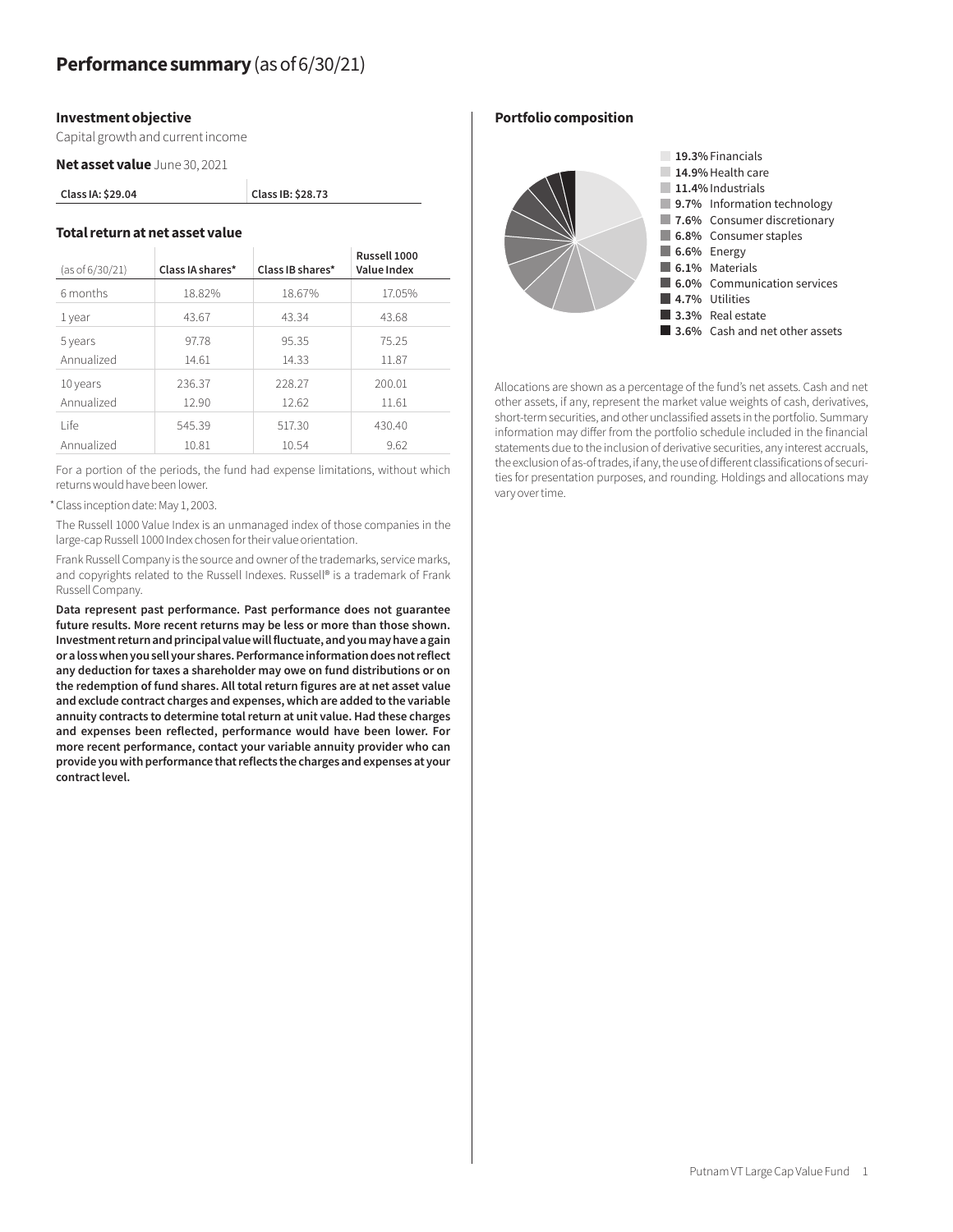# **Understanding your fund's expenses**

*As an investor in a variable annuity product that invests in a registered investment company, you pay ongoing expenses, such as management fees, distribution fees (12b-1 fees), and other expenses. Using the following information, you can estimate how these expenses affect your investment and compare them with the expenses of other funds. You may also pay one-time transaction expenses, which are not shown in this section and would result in higher total expenses. Charges and*  expenses at the insurance company separate account level are not *reflected. For more information, see your fund's prospectus or talk to your financial representative.*

#### **Review your fund's expenses**

The two left-hand columns of the Expenses per \$1,000 table show the expenses you would have paid on a \$1,000 investment in your fund from  $1/1/21$  to  $6/30/21$ . They also show how much a \$1,000 investment would be worth at the close of the period, *assuming actual returns and expenses*. To estimate the ongoing expenses you paid over the period, divide your account value by \$1,000, then multiply the result by the number in the first line for the class of shares you own.

#### **Compare your fund's expenses with those of other funds**

The two right-hand columns of the Expenses per \$1,000 table show your fund's expenses based on a \$1,000 investment, *assuming a hypothetical 5% annualized return*. You can use this information to compare the ongoing expenses (but not transaction expenses or total costs) of investing in the fund with those of other funds. All shareholder reports of mutual funds and funds serving as variable annuity vehicles will provide this information to help you make this comparison. Please note that you cannot use this information to estimate your actual ending account balance and expenses paid during the period.

#### **Expense ratios**

|                                                                       | Class IA | Class IB |
|-----------------------------------------------------------------------|----------|----------|
| Total annual operating expenses for the fiscal<br>year ended 12/31/20 | $0.57\%$ | 0.82%    |
| Annualized expense ratio for the six-month<br>period ended 6/30/21    | 0.56%    | 0.81%    |

Fiscal year expense information in this table is taken from the most recent prospectus, is subject to change, and may differ from that shown for the annualized expense ratio and in the financial highlights of this report.

Expenses are shown as a percentage of average net assets.

#### **Expenses per \$1,000**

|                                     | <b>Expenses and value for a</b><br>\$1,000 investment, assuming<br>actual returns for the<br>6 months ended 6/30/21 |            | Expenses and value for a<br>\$1,000 investment, assuming<br>a hypothetical 5% annualized<br>return for the 6 months<br>ended 6/30/21 |            |
|-------------------------------------|---------------------------------------------------------------------------------------------------------------------|------------|--------------------------------------------------------------------------------------------------------------------------------------|------------|
|                                     | Class IA                                                                                                            | Class IB   | Class IA                                                                                                                             | Class IB   |
| Expenses paid<br>per \$1,000*†      | \$3.04                                                                                                              | \$4.39     | \$2.81                                                                                                                               | \$4.06     |
| Ending value<br>(after<br>expenses) | \$1,188.20                                                                                                          | \$1,186.70 | \$1,022.02                                                                                                                           | \$1,020.78 |

\*Expenses for each share class are calculated using the fund's annualized expense ratio for each class, which represents the ongoing expenses as a percentage of average net assets for the six months ended 6/30/21. The expense ratio may differ for each share class.

†Expenses based on actual returns are calculated by multiplying the expense ratio by the average account value for the period; then multiplying the result by the number of days in the period (181); and then dividing that result by the number of days in the year (365). Expenses based on a hypothetical 5% return are calculated by multiplying the expense ratio by the average account value for the six-month period; then multiplying the result by the number of days in the six-month period (181); and then dividing that result by the number of days in the year (365).

## **Your fund's managers**



Portfolio Manager **Darren A. Jaroch, CFA,** joined Putnam in 1999 and has been in the investment industry since 1996. Lauren B. DeMore, CFA, is Assistant Portfolio Manager of the fund.

Your fund's managers also manage other accounts advised by Putnam Management or an affiliate, including retail mutual fund counterparts to the funds in Putnam Variable Trust.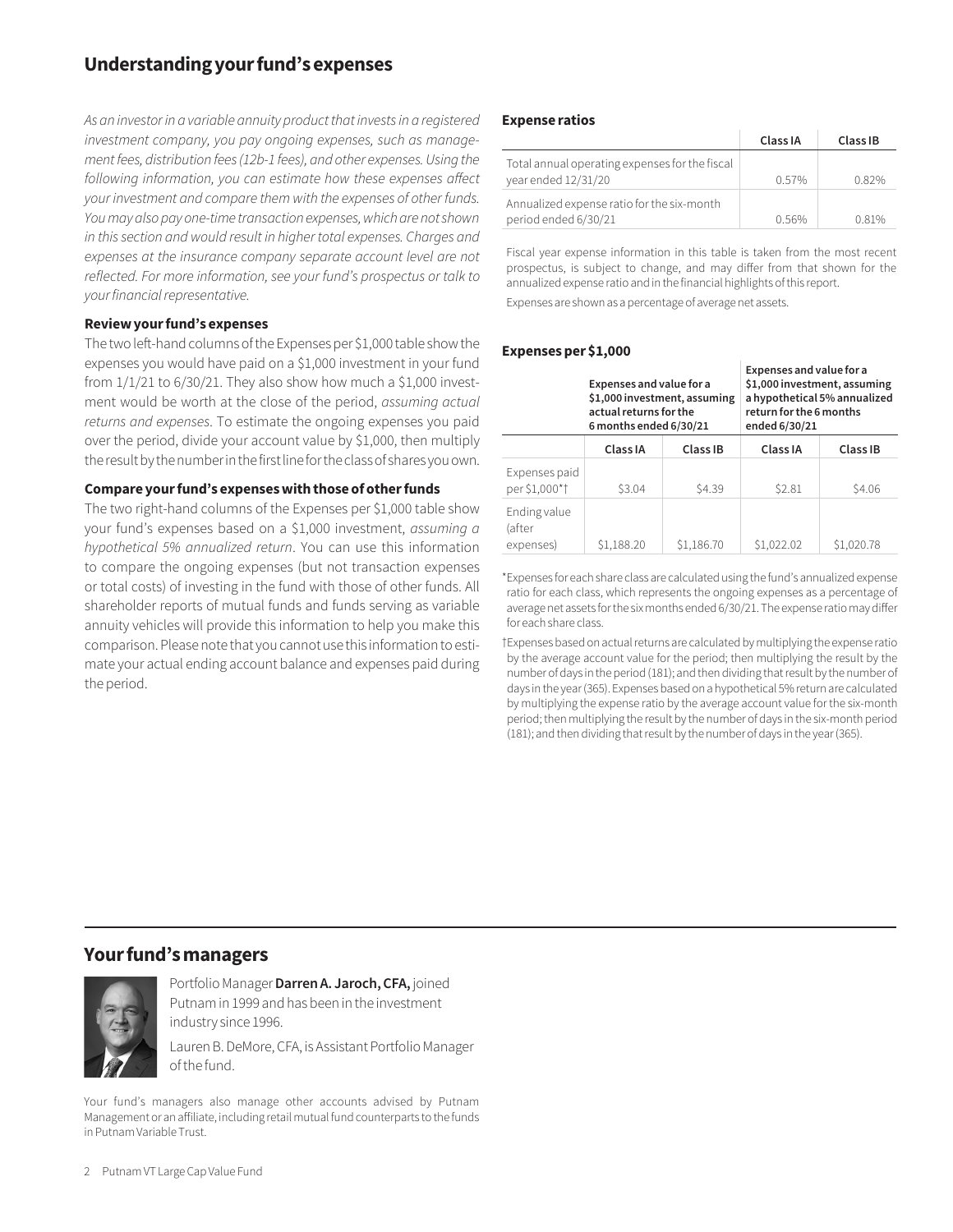# **The fund's portfolio** 6/30/21 (Unaudited)

| COMMON STOCKS (94.9%)*                                   | <b>Shares</b> | Value                    |
|----------------------------------------------------------|---------------|--------------------------|
| Aerospace and defense (2.7%)                             |               |                          |
| Northrop Grumman Corp.                                   | 76,430        | \$27,776,955             |
| Raytheon Technologies Corp.                              | 193,480       | 16,505,779               |
| Airlines (1.7%)                                          |               | 44,282,734               |
| Southwest Airlines Co. 1                                 | 521,119       | 27,666,208               |
|                                                          |               | 27,666,208               |
| Automobiles (2.1%)                                       |               |                          |
| General Motors Co. †                                     | 581,980       | 34,435,757<br>34,435,757 |
| Banks (11.8%)                                            |               |                          |
| Bank of America Corp.                                    | 1,391,005     | 57,351,136               |
| Citigroup, Inc.                                          | 664,885       | 47,040,614               |
| JPMorgan Chase & Co.                                     | 341,896       | 53,178,504               |
| KeyCorp                                                  | 391,160       | 8,077,454                |
| PNC Financial Services Group, Inc. (The)                 | 128,140       | 24,443,986               |
| Beverages (1.7%)                                         |               | 190,091,694              |
| Keurig Dr Pepper, Inc. S                                 | 310,211       | 10,931,836               |
| PepsiCo, Inc.                                            | 112,550       | 16,676,534               |
| Biotechnology (3.7%)                                     |               | 27,608,370               |
| AbbVie, Inc.                                             | 258,600       | 29,128,704               |
| Regeneron Pharmaceuticals, Inc. 1                        | 54,980        | 30,708,529               |
|                                                          |               | 59,837,233               |
| Building products (2.2%)                                 |               |                          |
| Fortune Brands Home & Security, Inc.                     | 120,310       | 11,984,079               |
| Johnson Controls International PLC                       | 343,820       | 23,596,367               |
| Capital markets (3.2%)                                   |               | 35,580,446               |
| Apollo Global Management, Inc.                           | 229,270       | 14,260,594               |
| Goldman Sachs Group, Inc. (The)                          | 71,289        | 27,056,314               |
| State Street Corp.                                       | 139,490       | 11,477,237               |
| Chemicals (3.1%)                                         |               | 52,794,145               |
| Corteva, Inc.                                            | 440,820       | 19,550,367               |
| Dow, Inc.                                                | 356,185       | 22,539,387               |
| DuPont de Nemours, Inc.                                  | 71,245        | 5,515,075                |
| Sherwin-Williams Co. (The)                               | 13,070        | 3,560,922                |
| Construction materials (1.2%)                            |               | 51,165,751               |
| CRH PLC (Ireland)                                        | 397,270       | 20,020,176               |
|                                                          |               | 20,020,176               |
| Consumer finance (0.9%)                                  |               |                          |
| Capital One Financial Corp.                              | 93,540        | 14,469,703               |
| Electric utilities (4.0%)                                |               | 14,469,703               |
| American Electric Power Co., Inc.                        | 214,370       | 18,133,558               |
| Exelon Corp.                                             | 505,230       | 22,386,741               |
| NRG Energy, Inc.                                         | 628,850       | 25,342,655               |
| Electrical equipment (1.1%)                              |               | 65,862,954               |
| Eaton Corp. PLC                                          | 118,330       | 17,534,139               |
|                                                          |               | 17,534,139               |
| Electronic equipment, instruments, and components (0.8%) |               |                          |
| Vontier Corp.                                            | 386,771       | 12,600,999               |
| Energy equipment and services (0.3%)                     |               | 12,600,999               |
| Halliburton Co.                                          | 191,250       | 4,421,700                |
| Entertainment (1.0%)                                     |               | 4,421,700                |
| Activision Blizzard, Inc.                                | 178,190       | 17,006,454               |
|                                                          |               | 17,006,454               |

| COMMON STOCKS (94.9%)* cont.                                                                   | <b>Shares</b> | Value                    |
|------------------------------------------------------------------------------------------------|---------------|--------------------------|
| Equity real estate investment trusts (REITs) (3.3%)                                            |               |                          |
| American Tower Corp. R                                                                         | 58,068        | \$15,686,490             |
| Boston Properties, Inc. R                                                                      | 150,240       | 17,216,002               |
| Gaming and Leisure Properties, Inc. R                                                          | 437,382       | 20,263,908               |
| Food and staples retail (3.7%)                                                                 |               | 53,166,400               |
| BJ's Wholesale Club Holdings, Inc. <sup>† S</sup>                                              | 432,198       | 20,563,981               |
| Walmart, Inc.                                                                                  | 285,970       | 40,327,489               |
|                                                                                                |               | 60,891,470               |
| Health-care equipment and supplies (0.9%)                                                      |               |                          |
| Danaher Corp.                                                                                  | 54,370        | 14,590,733               |
| Health-care providers and services (1.7%)                                                      |               | 14,590,733               |
| Anthem, Inc.                                                                                   | 72,690        | 27,753,042               |
| Hotels, restaurants, and leisure (1.7%)                                                        |               | 27,753,042               |
| Aramark                                                                                        | 316,760       | 11,799,310               |
| Hilton Worldwide Holdings, Inc. †                                                              | 133,502       | 16,103,011               |
|                                                                                                |               | 27,902,321               |
| Household durables (1.1%)                                                                      |               |                          |
| HC Brillant Services GmbH (acquired 8/2/13<br>to 8/31/16, cost \$13) (Private) (Germany) † ∆∆F | 20            | 18                       |
| PulteGroup, Inc.                                                                               | 329,420       | 17,976,449               |
|                                                                                                |               | 17,976,467               |
| Household products (1.3%)                                                                      |               |                          |
| Procter & Gamble Co. (The)                                                                     | 160,230       | 21,619,834               |
| Industrial conglomerates (1.0%)                                                                |               | 21,619,834               |
| General Electric Co.                                                                           | 265,620       | 3,575,245                |
| Honeywell International, Inc.                                                                  | 54,950        | 12,053,283               |
| Insurance (2.8%)                                                                               |               | 15,628,528               |
| American International Group, Inc.                                                             | 288,880       | 13,750,688               |
| Assured Guaranty, Ltd.                                                                         | 411,237       | 19,525,533               |
| AXA SA (France)                                                                                | 495,960       | 12,576,190               |
|                                                                                                |               | 45,852,411               |
| IT Services (1.5%)                                                                             |               |                          |
| Fidelity National Information Services, Inc.                                                   | 177,140       | 25,095,424               |
| Life sciences tools and services (1.1%)                                                        |               | 25,095,424               |
| Thermo Fisher Scientific, Inc.                                                                 | 35,420        | 17,868,327               |
| Media (3.1%)                                                                                   |               | 17,868,327               |
| Charter Communications, Inc. Class A†                                                          | 38,260        | 27,602,677               |
| Comcast Corp. Class A                                                                          | 405,160       | 23,102,223               |
|                                                                                                |               | 50,704,900               |
| Metals and mining (1.8%)<br>Freeport-McMoRan, Inc. (Indonesia)                                 |               |                          |
|                                                                                                | 776,210       | 28,805,153<br>28,805,153 |
| Multi-utilities (0.6%)                                                                         |               |                          |
| Ameren Corp.                                                                                   | 127,770       | 10,226,711               |
| Multiline retail (1.6%)                                                                        |               | 10,226,711               |
| Target Corp.                                                                                   | 108,320       | 26,185,277               |
|                                                                                                |               | 26, 185, 277             |
| Oil, gas, and consumable fuels (6.3%)<br>ConocoPhillips                                        | 420,920       | 25,634,028               |
| Enterprise Products Partners LP                                                                | 469,080       | 11,318,900               |
| EOG Resources, Inc.                                                                            | 68,480        | 5,713,971                |
| Exxon Mobil Corp.                                                                              | 275,488       | 17,377,783               |
| Royal Dutch Shell PLC Class A                                                                  |               |                          |
| (Amsterdam Exchange) (United Kingdom)                                                          | 977,250       | 19,703,798               |
| Valero Energy Corp.                                                                            | 290,950       | 22,717,376               |
|                                                                                                |               | 102,465,856              |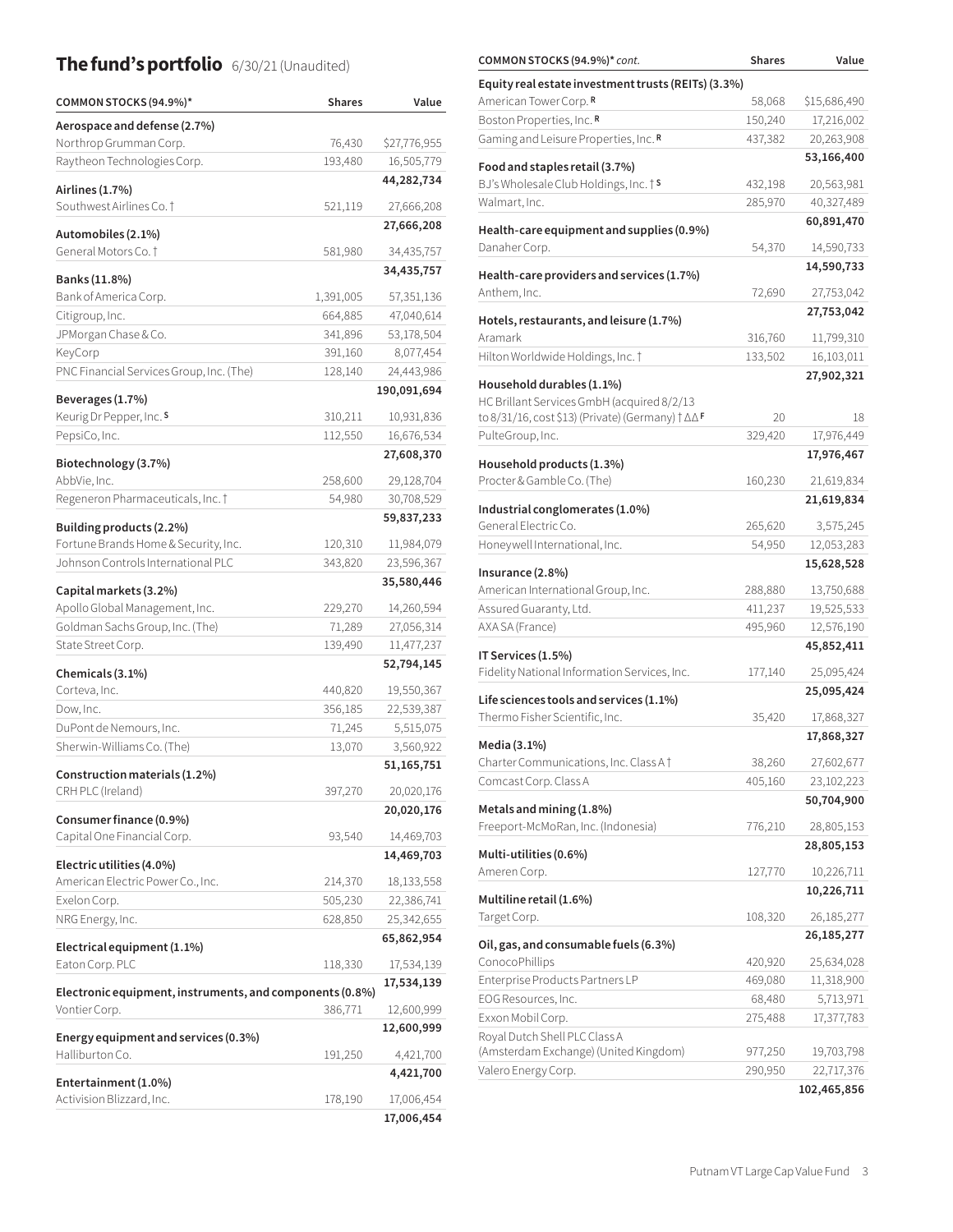| COMMON STOCKS (94.9%)* cont.                              |              | <b>Shares</b>           | Value           |
|-----------------------------------------------------------|--------------|-------------------------|-----------------|
| Pharmaceuticals (7.0%)                                    |              |                         |                 |
| AstraZeneca PLC ADR (United Kingdom) <b>S</b>             |              | 293,180                 | \$17,561,482    |
| Eli Lilly and Co.                                         |              | 96,350                  | 22,114,252      |
| Johnson & Johnson                                         |              | 184,040                 | 30,318,750      |
| Merck & Co., Inc.                                         |              | 237,485                 | 18,469,208      |
| Organon & Co.†                                            |              | 23,749                  | 718,630         |
| Pfizer, Inc.                                              |              | 187,523                 | 7,343,401       |
| Sanofi (France)                                           |              | 152,010                 | 15,926,526      |
| Road and rail (1.4%)                                      |              |                         | 112,452,249     |
| Union Pacific Corp.                                       |              | 102,360                 | 22,512,035      |
|                                                           |              |                         | 22,512,035      |
| Semiconductors and semiconductor equipment (3.0%)         |              |                         |                 |
| NXP Semiconductors NV                                     |              | 58,250                  | 11,983,190      |
| Qualcomm, Inc.                                            |              | 173,800                 | 24,841,234      |
| Texas Instruments, Inc.                                   |              | 66,160                  | 12,722,568      |
| Software (4.3%)                                           |              |                         | 49,546,992      |
| Microsoft Corp.                                           |              | 193,630                 | 52,454,364      |
| Oracle Corp.                                              |              | 226,970                 | 17,667,345      |
| Specialty retail (1.1%)                                   |              |                         | 70,121,709      |
| O'Reilly Automotive, Inc. 1                               |              | 31,380                  | 17,767,670      |
|                                                           |              |                         | 17,767,670      |
| Thrifts and mortgage finance (0.8%)<br>Radian Group, Inc. |              | 612,459                 | 13,627,213      |
|                                                           |              |                         | 13,627,213      |
| Trading companies and distributors (1.4%)                 |              |                         |                 |
| United Rentals, Inc. †                                    |              | 71,330                  | 22,754,983      |
| Wireless telecommunication services (0.9%)                |              |                         | 22,754,983      |
| T-Mobile US, Inc. †                                       |              | 102,060                 | 14,781,350      |
|                                                           |              |                         | 14,781,350      |
| Total common stocks (cost \$996,243,901)                  |              |                         | \$1,545,675,518 |
| CONVERTIBLE PREFERRED STOCKS (1.6%)*                      |              | <b>Shares</b>           | Value           |
| Danaher Corp. 5.00% cv. pfd. S                            |              | 7,240                   | \$10,595,740    |
| T-Mobile US, Inc. 144A 5.25% cv. pfd. 1                   |              | 11,686                  | 14,725,295      |
| Total convertible preferred stocks (cost \$19,445,131)    |              |                         | \$25,321,035    |
|                                                           |              |                         |                 |
| U.S. TREASURY OBLIGATIONS $(-\%)^*$                       |              | <b>Principal amount</b> | Value           |
| U.S. Treasury Notes 0.375%, 12/31/25i                     |              | \$332,000               | \$325,709       |
| Total U.S. treasury obligations (cost \$325,709)          |              |                         | \$325,709       |
| Expiration                                                |              |                         |                 |
| WARRANTS (-%)* †<br>date                                  | Strike price | Warrants                | Value           |
| Occidental Petroleum                                      |              |                         |                 |

|                                | Expiration |              |          |          |
|--------------------------------|------------|--------------|----------|----------|
| WARRANTS (-%)* †               | date       | Strike price | Warrants | Value    |
| Occidental Petroleum           |            |              |          |          |
| Corp. S                        | 8/3/27     | \$22.00      | 6.947    | \$96,633 |
| Total warrants (cost \$34,389) |            |              |          | \$96,633 |

|                                                                                                         | Principal amount/ |                 |
|---------------------------------------------------------------------------------------------------------|-------------------|-----------------|
| SHORT-TERM INVESTMENTS (6.3%)*                                                                          | shares            | Value           |
| Putnam Cash Collateral Pool, LLC 0.09% d                                                                | Shares 44,387,793 | \$44,387,793    |
| Putnam Short Term Investment Fund<br>$ClassP0.09\%$                                                     | Shares 56,519,034 | 56,519,034      |
| State Street Institutional U.S. Government<br>Money Market Fund, Premier Class 0.03% P Shares 1,129,000 |                   | 1,129,000       |
| U.S. Treasury Cash Management Bills<br>0.018%, 9/28/21                                                  | \$500,000         | 499,951         |
| U.S. Treasury Cash Management Bills<br>0.015%, 9/21/21                                                  | 200,000           | 199,978         |
| U.S. Treasury Cash Management Bills<br>0.007%, 9/7/21                                                   | 100,000           | 99,991          |
| Total short-term investments (cost \$102,835,797)                                                       |                   | \$102,835,747   |
| Total investments (cost \$1,118,884,927)                                                                |                   | \$1,674,254,642 |

#### **Key to holding's abbreviations**

ADR American Depository Receipts: represents ownership of foreign securities on deposit with a custodian bank

#### **Notes to the fund's portfolio**

Unless noted otherwise, the notes to the fund's portfolio are for the close of the fund's reporting period, which ran from January 1, 2021 through June 30, 2021 (the reporting period). Within the following notes to the portfolio, references to "Putnam Management" represent Putnam Investment Management, LLC, the fund's manager, an indirect wholly-owned subsidiary of Putnam Investments, LLC and references to "ASC 820" represent Accounting Standards Codification 820 *Fair Value Measurements and Disclosures*.

- \* Percentages indicated are based on net assets of \$1,629,382,222.
- † This security is non-income-producing.
- ∆∆ This security is restricted with regard to public resale. The total fair value of this security and any other restricted securities (excluding 144A securities), if any, held at the close of the reporting period was \$18, or less than 0.1% of net assets.
	- **<sup>d</sup>** Affiliated company. See Notes 1 and 5 to the financial statements regarding securities lending. The rate quoted in the security description is the annualized 7-day yield of the fund at the close of the reporting period.
	- **<sup>F</sup>** This security is valued by Putnam Management at fair value following procedures approved by the Trustees. Securities are classified as Level 3 for ASC 820 based on the securities' valuation inputs (Note 1).
	- **<sup>i</sup>** This security was pledged, or purchased with cash that was pledged, to the fund for collateral on certain derivative contracts (Note 1).
- **<sup>L</sup>** Affiliated company (Note 5). The rate quoted in the security description is the annualized 7-day yield of the fund at the close of the reporting period.
- **<sup>P</sup>** This security was pledged, or purchased with cash that was pledged, to the fund for collateral on certain derivative contracts. The rate quoted in the security description is the annualized 7-day yield of the fund at the close of the reporting period.
- **<sup>R</sup>** Real Estate Investment Trust.
- **<sup>S</sup>** Security on loan, in part or in entirety, at the close of the reporting period (Note 1).

Unless otherwise noted, the rates quoted in Short-term investments security descriptions represent the weighted average yield to maturity.

144A after the name of an issuer represents securities exempt from registration under Rule 144A of the Securities Act of 1933, as amended. These securities may be resold in transactions exempt from registration, normally to qualified institutional buyers.

The dates shown on debt obligations are the original maturity dates.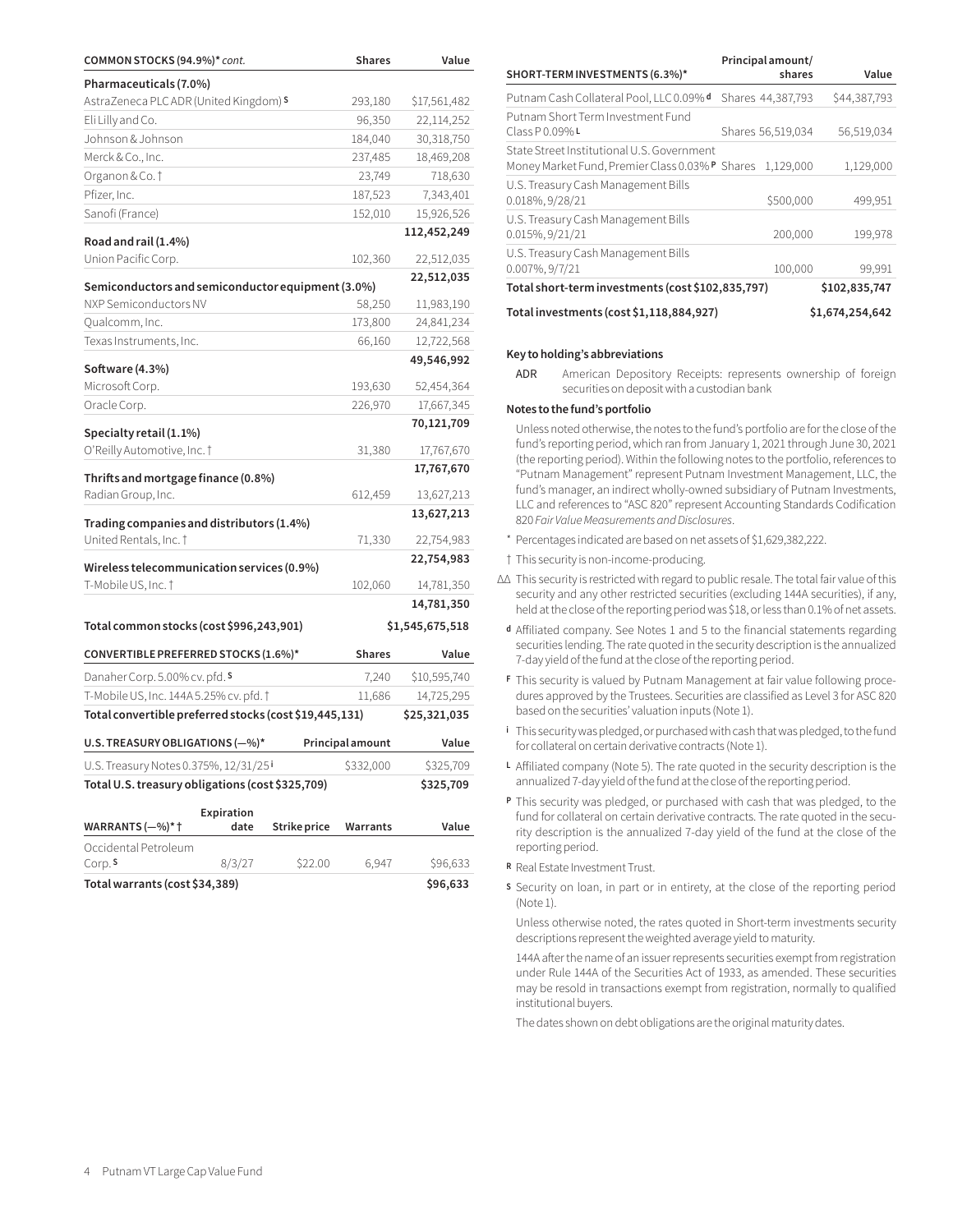| FORWARD CURRENCY CONTRACTS at 6/30/21 (aggregate face value \$113,181,024) (Unaudited) |                      |          |          |             | Unrealized  |                |
|----------------------------------------------------------------------------------------|----------------------|----------|----------|-------------|-------------|----------------|
|                                                                                        |                      | Contract | Delivery |             | Aggregate   | appreciation/  |
| Counterparty                                                                           | Currency             | type*    | date     | Value       | face value  | (depreciation) |
| Bank of America N.A.                                                                   |                      |          |          |             |             |                |
|                                                                                        | <b>British Pound</b> | Sell     | 9/15/21  | \$1,244,348 | \$1,204,065 | \$ (40, 283)   |
|                                                                                        | Euro                 | Sell     | 9/15/21  | 4,132,097   | 4,248,560   | 116,463        |
| <b>Barclays Bank PLC</b>                                                               |                      |          |          |             |             |                |
|                                                                                        | <b>British Pound</b> | Sell     | 9/15/21  | 16,498,326  | 16,871,251  | 372,925        |
|                                                                                        | Euro                 | Buy      | 9/15/21  | 7,278,406   | 7,483,817   | (205, 411)     |
| Goldman Sachs International                                                            |                      |          |          |             |             |                |
|                                                                                        | <b>British Pound</b> | Sell     | 9/15/21  | 17,937,197  | 18,342,067  | 404,870        |
|                                                                                        | Euro                 | Sell     | 9/15/21  | 4,083,408   | 4,199,131   | 115,723        |
| HSBC Bank USA, National Association                                                    |                      |          |          |             |             |                |
|                                                                                        | <b>British Pound</b> | Sell     | 9/15/21  | 2,433,354   | 2,488,104   | 54,750         |
|                                                                                        | Euro                 | Sell     | 9/15/21  | 3,281,333   | 3,374,204   | 92,871         |
| Morgan Stanley & Co. International PLC                                                 |                      |          |          |             |             |                |
|                                                                                        | Euro                 | Sell     | 9/15/21  | 10,065,954  | 10,350,796  | 284,842        |
| <b>NatWest Markets PLC</b>                                                             |                      |          |          |             |             |                |
|                                                                                        | <b>British Pound</b> | Sell     | 9/15/21  | 2,433,492   | 2,488,536   | 55,044         |
| State Street Bank and Trust Co.                                                        |                      |          |          |             |             |                |
|                                                                                        | <b>British Pound</b> | Buy      | 9/15/21  | 3,705,372   | 3,789,042   | (83, 670)      |
|                                                                                        | Euro                 | Sell     | 9/15/21  | 17,766,654  | 18,268,376  | 501,722        |
| <b>UBSAG</b>                                                                           |                      |          |          |             |             |                |
|                                                                                        | <b>British Pound</b> | Buy      | 9/15/21  | 3,566,465   | 3,646,899   | (80, 434)      |
|                                                                                        | Euro                 | Sell     | 9/15/21  | 13,643,582  | 14,027,365  | 383,783        |
| WestPac Banking Corp.                                                                  |                      |          |          |             |             |                |
|                                                                                        | Euro                 | Sell     | 9/15/21  | 2,332,714   | 2,398,811   | 66,097         |
| Unrealized appreciation                                                                |                      |          |          |             |             | 2,449,090      |
| Unrealized (depreciation)                                                              |                      |          |          |             |             | (409, 798)     |
| Total                                                                                  |                      |          |          |             |             | \$2,039,292    |

\* The exchange currency for all contracts listed is the United States Dollar.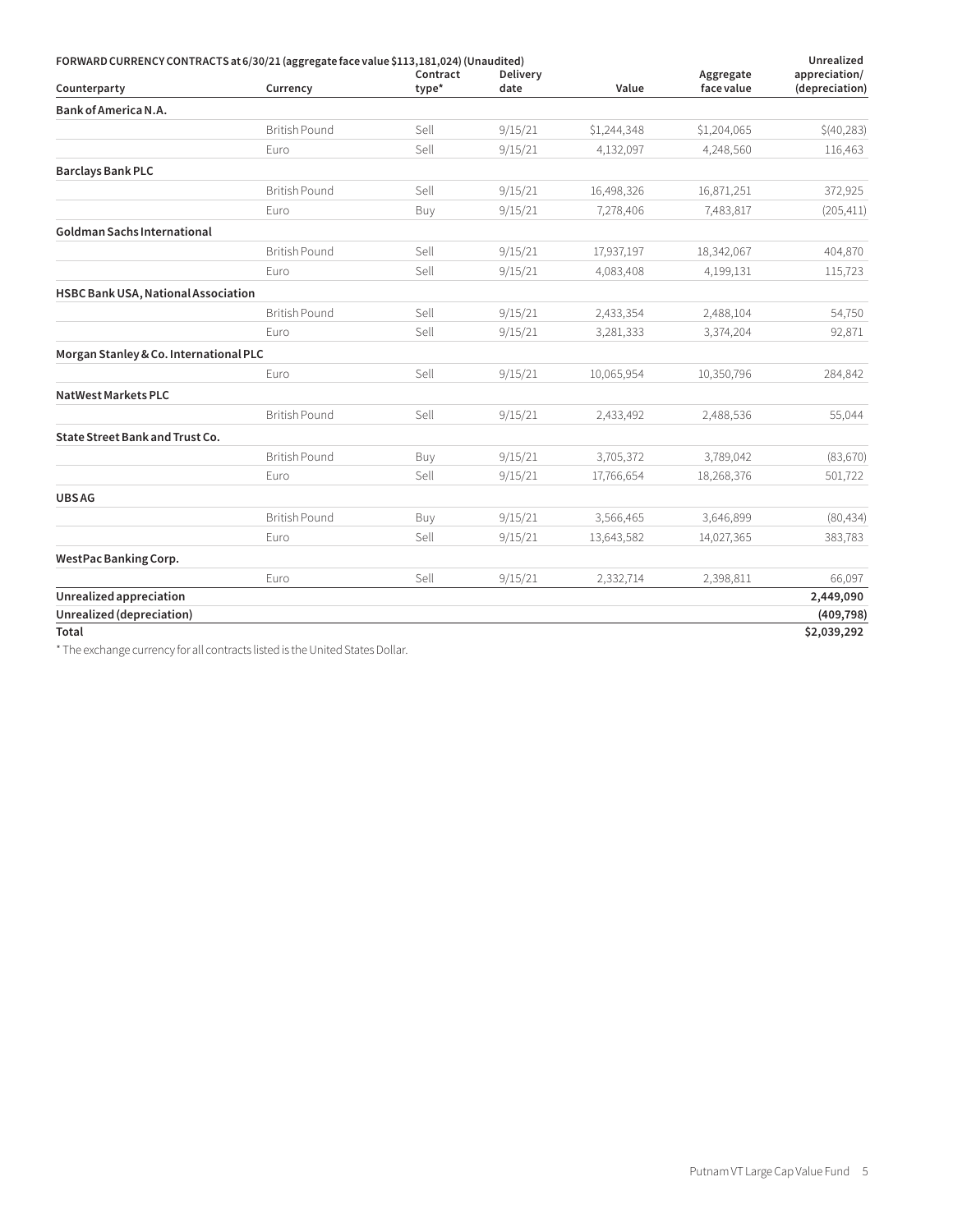ASC 820 establishes a three-level hierarchy for disclosure of fair value measurements. The valuation hierarchy is based upon the transparency of inputs to the valuation of the fund's investments. The three levels are defined as follows:

Level 1: Valuations based on quoted prices for identical securities in active markets.

Level 2: Valuations based on quoted prices in markets that are not active or for which all significant inputs are observable, either directly or indirectly.

Level 3: Valuations based on inputs that are unobservable and significant to the fair value measurement.

The following is a summary of the inputs used to value the fund's net assets as of the close of the reporting period:

|                              | <b>Valuation inputs</b> |                                 |          |  |  |
|------------------------------|-------------------------|---------------------------------|----------|--|--|
| Investments in securities:   | Level 1                 | Level 2                         | Level 3  |  |  |
| Common stocks*:              |                         |                                 |          |  |  |
| Communication services       | \$82,492,704            | $\zeta-$                        | $\zeta-$ |  |  |
| Consumer discretionary       | 124, 267, 474           | $\qquad \qquad$                 | 18       |  |  |
| Consumer staples             | 110,119,674             | $\qquad \qquad$                 |          |  |  |
| Energy                       | 106,887,556             | $\overline{\phantom{0}}$        |          |  |  |
| Financials                   | 316,835,166             |                                 |          |  |  |
| Health care                  | 232,501,584             | --                              |          |  |  |
| Industrials                  | 185,959,073             | —                               |          |  |  |
| Information technology       | 157,365,124             | $\overline{\phantom{0}}$        |          |  |  |
| Materials                    | 99,991,080              | $\overline{\phantom{m}}$        |          |  |  |
| Real estate                  | 53,166,400              | $\overline{\phantom{m}}$        |          |  |  |
| <b>Utilities</b>             | 76,089,665              | $\hspace{0.1mm}-\hspace{0.1mm}$ |          |  |  |
| <b>Total common stocks</b>   | 1,545,675,500           |                                 | 18       |  |  |
| Convertible preferred stocks |                         | 25,321,035                      |          |  |  |
| U.S. treasury obligations    |                         | 325,709                         |          |  |  |
| Warrants                     | 96,633                  |                                 |          |  |  |
| Short-term investments       | 1,129,000               | 101,706,747                     |          |  |  |
| Totals by level              | \$1,546,901,133         | \$127,353,491                   | \$18     |  |  |

|                              | Valuation inputs |             |         |
|------------------------------|------------------|-------------|---------|
| Other financial instruments: | Level 1          | Level 2     | Level 3 |
| Forward currency contracts   | $\sim$           | \$2,039,292 |         |
| Totals by level              |                  | \$2,039,292 |         |

\* Common stock classifications are presented at the sector level, which may differ from the fund's portfolio presentation.

At the start and close of the reporting period, Level 3 investments in securities represented less than 1% of the fund's net assets and were not considered a significant portion of the fund's portfolio.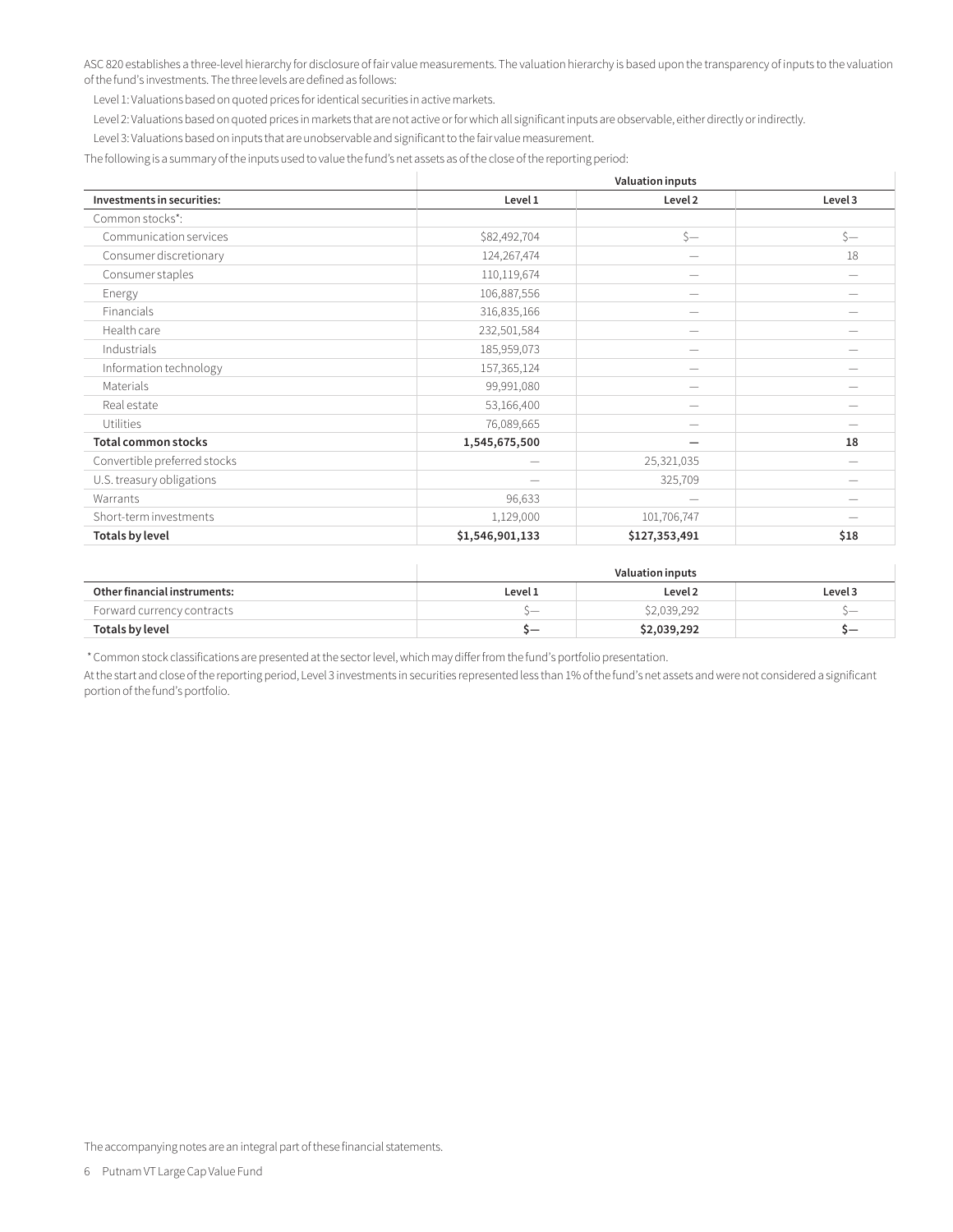# **Statement of assets and liabilities**

6/30/21 (Unaudited)

#### **Assets**

| Investment in securities, at value, including \$43,300,296 of securities on loan (Notes 1 and 8): |                 |
|---------------------------------------------------------------------------------------------------|-----------------|
| Unaffiliated issuers (identified cost \$1,017,978,100)                                            | \$1,573,347,815 |
| Affiliated issuers (identified cost \$100,906,827) (Note 5)                                       | 100,906,827     |
| Dividends, interest and other receivables                                                         | 1,264,533       |
| Receivable for shares of the fund sold                                                            | 585,496         |
| Unrealized appreciation on forward currency contracts (Note 1)                                    | 2.449.090       |
| <b>Total assets</b>                                                                               | 1,678,553,761   |

#### **Liabilities**

| Payable for shares of the fund repurchased                           | 1,087,120       |
|----------------------------------------------------------------------|-----------------|
| Payable for compensation of Manager (Note 2)                         | 617,869         |
| Payable for custodian fees (Note 2)                                  | 14,728          |
| Payable for investor servicing fees (Note 2)                         | 189,869         |
| Payable for Trustee compensation and expenses (Note 2)               | 717,262         |
| Payable for administrative services (Note 2)                         | 4,608           |
| Payable for distribution fees (Note 2)                               | 127,099         |
| Unrealized depreciation on forward currency contracts (Note 1)       | 409,798         |
| Collateral on securities loaned, at value (Note 1)                   | 44,387,793      |
| Collateral on certain derivative contracts, at value (Notes 1 and 8) | 1,454,709       |
| Other accrued expenses                                               | 160,684         |
| <b>Total liabilities</b>                                             | 49,171,539      |
| Net assets                                                           | \$1,629,382,222 |

#### **Represented by**

| Paid-in capital (Unlimited shares authorized) (Notes 1 and 4)                                                       | \$969,075,005   |
|---------------------------------------------------------------------------------------------------------------------|-----------------|
| Total distributable earnings (Note 1)                                                                               | 660,307,217     |
| Total - Representing net assets applicable to capital shares outstanding                                            | \$1,629,382,222 |
| Computation of net asset value Class IA                                                                             |                 |
| Net assets                                                                                                          | \$1,010,050,972 |
| Number of shares outstanding                                                                                        | 34,776,741      |
| Net asset value, offering price and redemption price per share (net assets divided by number of shares outstanding) | \$29.04         |
| Computation of net asset value Class IB                                                                             |                 |
| Net assets                                                                                                          | \$619,331,250   |
| Number of shares outstanding                                                                                        | 21,555,100      |
| Net asset value, offering price and redemption price per share (net assets divided by number of shares outstanding) | \$28.73         |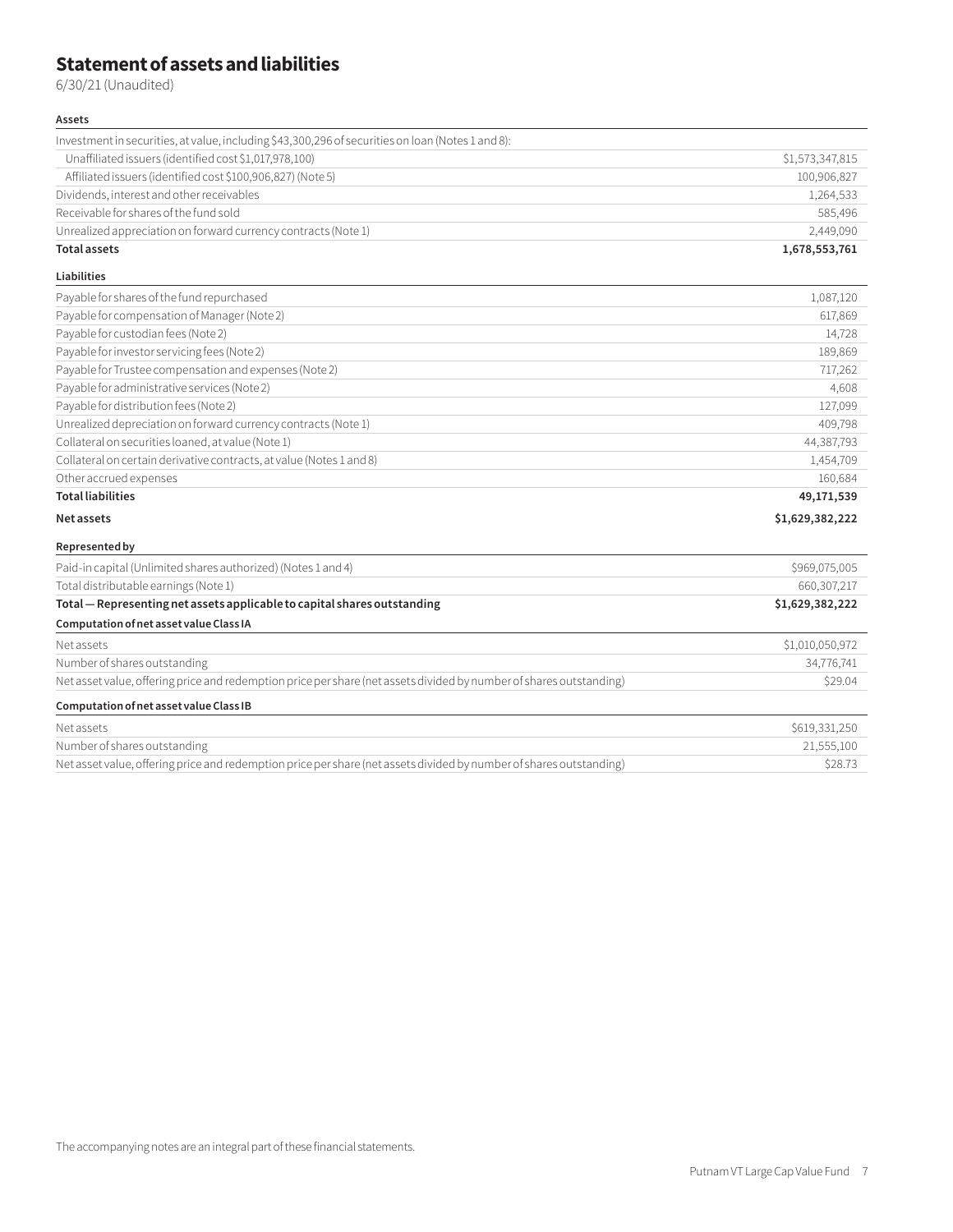# **Statement of operations**

Six months ended 6/30/21 (Unaudited)

#### **Investment income**

| Dividends (net of foreign tax of \$192,077)                                                      | \$17,165,550 |
|--------------------------------------------------------------------------------------------------|--------------|
| Interest (including interest income of \$11,345 from investments in affiliated issuers) (Note 5) | 11.594       |
| Securities lending (net of expenses) (Notes 1 and 5)                                             | 44.792       |
| Total investment income                                                                          | 17,221,936   |

#### **Expenses** Compensation of Manager (Note 2) 3,552,160 Investor servicing fees (Note 2) 542,884 Custodian fees (Note 2) 14,341 Trustee compensation and expenses (Note 2) 33,674 Distribution fees (Note 2) 714,475 Administrative services (Note 2) 13,773 Other 161,838 **Total expenses 5,033,145**  Expense reduction (Note 2) (8) **Net expenses 5,033,137 Net investment income 12,188,799 Realized and unrealized gain (loss) Net realized gain (loss) on:** Securities from unaffiliated issuers (Notes 1 and 3) 91,358,121 Foreign currency transactions (Note 1) (7,127) Forward currency contracts (Note 1) (1,095,878) **Total net realized gain 90,255,116 Change in net unrealized appreciation (depreciation) on:** Securities from unaffiliated issuers 157,430,112 Forward currency contracts 2,535,912

**Total change in net unrealized appreciation 159,966,024 Net gain on investments 250,221,140 Net increase in net assets resulting from operations \$262,409,939** 

The accompanying notes are an integral part of these financial statements.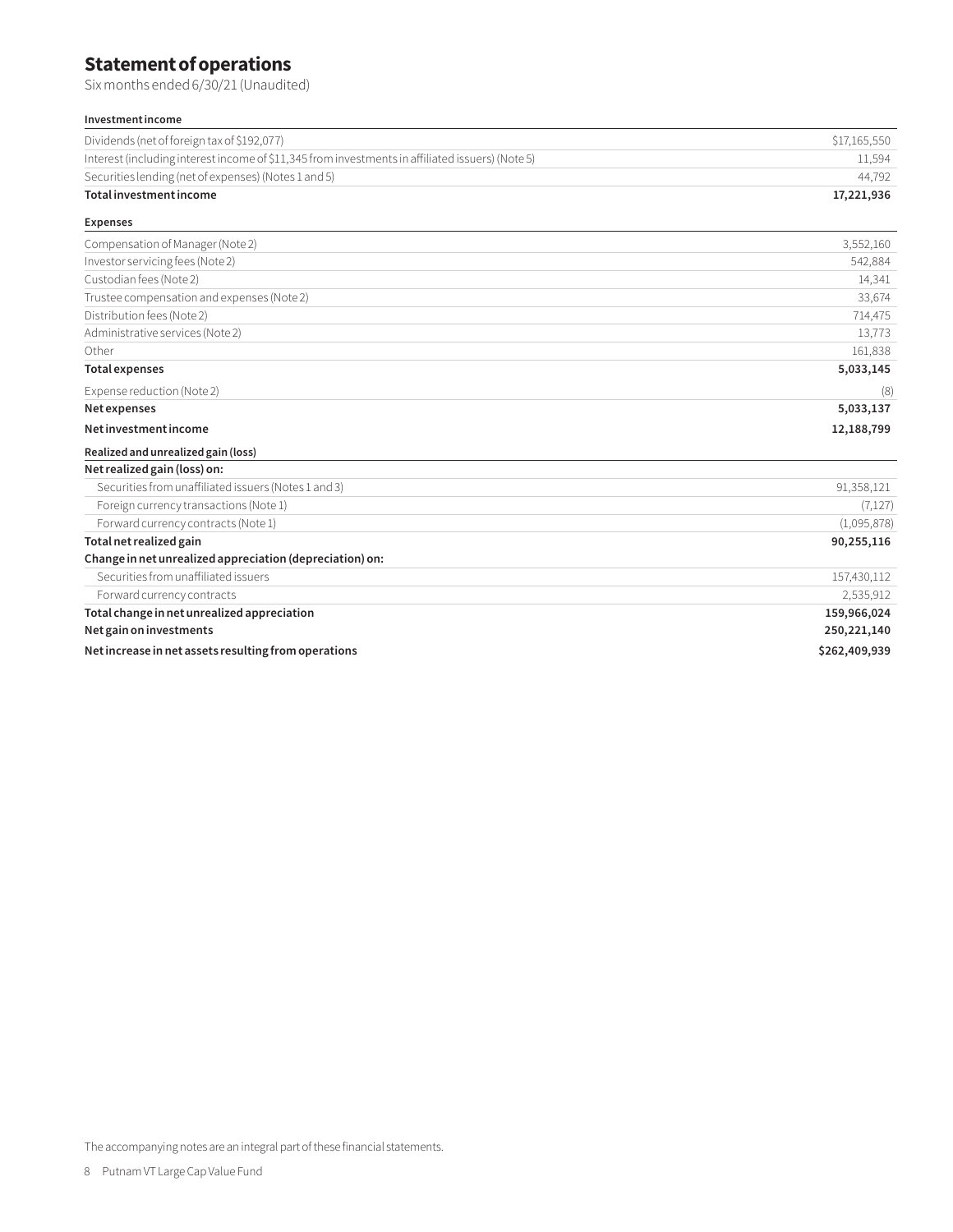# **Statement of changes in net assets**

|                                                                                                                      | Six months<br>ended<br>$6/30/21*$ | Year ended<br>12/31/20 |
|----------------------------------------------------------------------------------------------------------------------|-----------------------------------|------------------------|
| Increase (decrease) in net assets                                                                                    |                                   |                        |
| Operations:                                                                                                          |                                   |                        |
| Net investment income                                                                                                | \$12,188,799                      | \$25,139,319           |
| Net realized gain on investments and foreign currency transactions                                                   | 90,255,116                        | 56,254,484             |
| Change in net unrealized appreciation (depreciation) of investments and assets and liabilities in foreign currencies | 159,966,024                       | (9,060,193)            |
| Net increase in net assets resulting from operations                                                                 | 262,409,939                       | 72,333,610             |
| Distributions to shareholders (Note 1):                                                                              |                                   |                        |
| From ordinary income                                                                                                 |                                   |                        |
| Net investment income                                                                                                |                                   |                        |
| Class IA                                                                                                             | (13,902,194)                      | (16, 478, 052)         |
| Class IB                                                                                                             | (7, 118, 107)                     | (7, 739, 857)          |
| Net realized short-term gain on investments                                                                          |                                   |                        |
| Class IA                                                                                                             | (3,051,701)                       | (1,401,660)            |
| Class IB                                                                                                             | (1,814,815)                       | (760, 993)             |
| From net realized long-term gain on investments                                                                      |                                   |                        |
| Class IA                                                                                                             | (34, 212, 960)                    | (55,998,027)           |
| Class IB                                                                                                             | (20, 346, 092)                    | (30, 402, 605)         |
| Increase from capital share transactions (Note 4)                                                                    | 22,131,565                        | 822,528                |
| Total increase (decrease) in net assets                                                                              | 204,095,635                       | (39,625,056)           |
| Net assets:                                                                                                          |                                   |                        |
| Beginning of period                                                                                                  | 1,425,286,587                     | 1,464,911,643          |
| End of period                                                                                                        | \$1,629,382,222                   | \$1,425,286,587        |

\* Unaudited.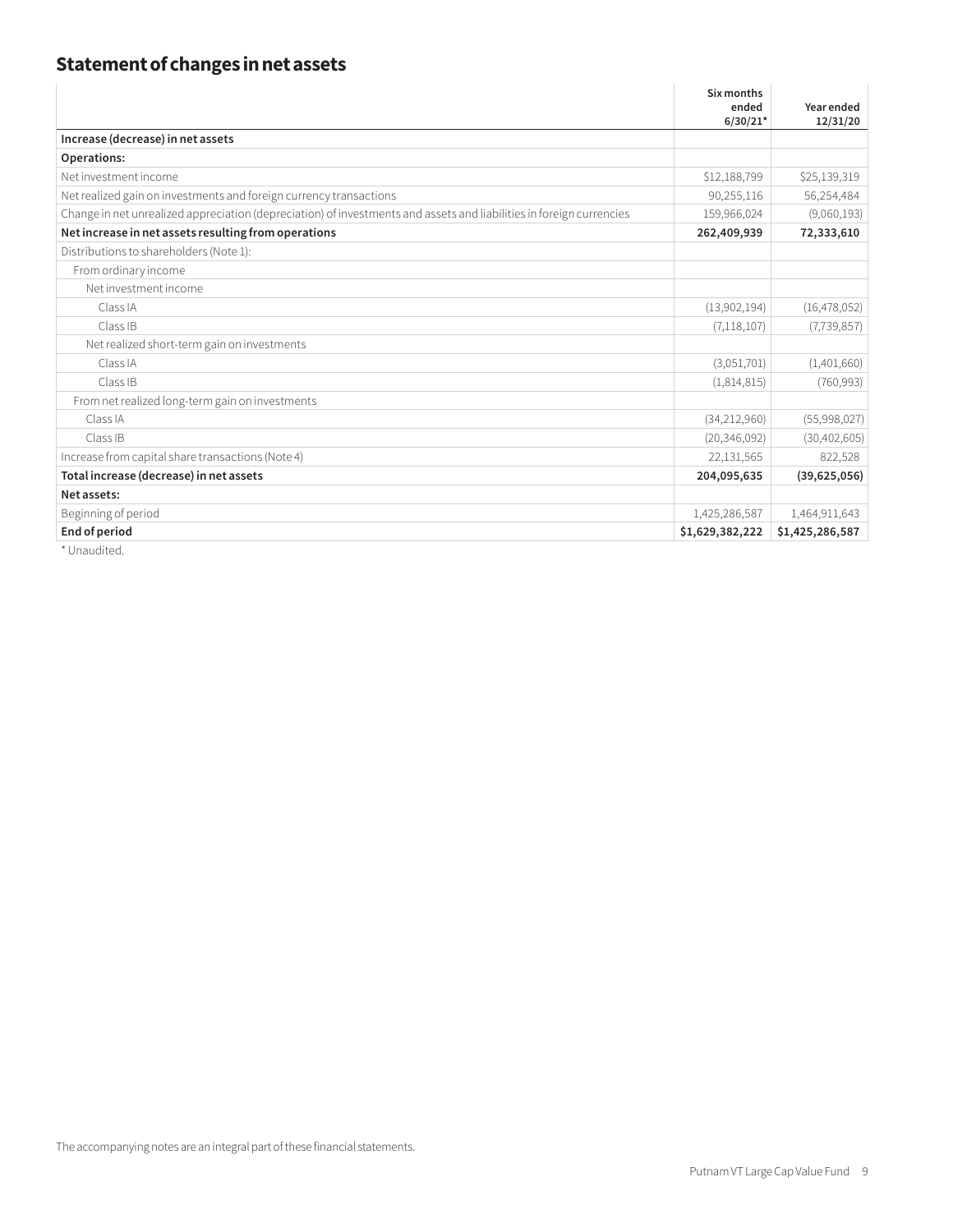### **Financial highlights** (For a common share outstanding throughout the period)

| <b>INVESTMENT OPERATIONS:</b> |                                      |                              |                                                           |                                  | <b>LESS DISTRIBUTIONS:</b> |                                             |                            |                                       |                                | RATIOS AND SUPPLEMENTAL DATA:          |                                            |                                                     |                                                                  |                        |
|-------------------------------|--------------------------------------|------------------------------|-----------------------------------------------------------|----------------------------------|----------------------------|---------------------------------------------|----------------------------|---------------------------------------|--------------------------------|----------------------------------------|--------------------------------------------|-----------------------------------------------------|------------------------------------------------------------------|------------------------|
| Period ended                  | Net asset value, beginning of period | Net investment income (loss) | Net realized and unrealized gain (loss)<br>on investments | Total from investment operations | From net investment income | on investments<br>gain<br>From net realized | <b>Total distributions</b> | Non-recurring reimbursements          | Net asset value, end of period | Total return at net asset value (%)b,c | Netassets, end of period<br>(in thousands) | expenses to average<br>netassets (%)b,d<br>Ratio of | Ratio of net investment income (loss)<br>to averagenetassets (%) | Portfolio turnover (%) |
| Class IA                      |                                      |                              |                                                           |                                  |                            |                                             |                            |                                       |                                |                                        |                                            |                                                     |                                                                  |                        |
| 6/30/21                       | \$25.79                              | .23                          | 4.53                                                      | 4.76                             | (.41)                      | (1.10)                                      | (1.51)                     | $\qquad \qquad$                       | \$29.04                        | 18.82*                                 | \$1,010,051                                | $.28*$                                              | $.83*$                                                           | $11*$                  |
| 12/31/20                      | 27.17                                | .47                          | .31                                                       | .78                              | (.48)                      | (1.68)                                      | (2.16)                     | $\overline{\phantom{m}}$              | 25.79                          | 6.06                                   | 904,235                                    | .57                                                 | 2.04                                                             | 20                     |
| 12/31/19                      | 23.35                                | .48                          | 6.21                                                      | 6.69                             | (.60)                      | (2.27)                                      | (2.87)                     | $\hspace{1.0cm} \rule{1.5cm}{0.15cm}$ | 27.17                          | 30.73                                  | 957,767                                    | .57                                                 | 1.94                                                             | 14                     |
| 12/31/18                      | 26.94                                | .51                          | (2.67)                                                    | (2.16)                           | (.24)                      | (1.19)                                      | (1.43)                     |                                       | 23.35                          | (8.27)                                 | 847,533                                    | .58                                                 | 1.95                                                             | 14                     |
| 12/31/17                      | 23.80                                | .38                          | 3.98                                                      | 4.36                             | (.48)                      | (.75)                                       | (1.23)                     | $.01$ f,g                             | 26.94                          | 19.06                                  | 1,047,039                                  | .58                                                 | 1.53                                                             | 12                     |
| 12/31/16                      | 21.73                                | .44                          | 2.48                                                      | 2.92                             | (.46)                      | (.39)                                       | (.85)                      | $\qquad \qquad$                       | 23.80                          | 13.96                                  | 179,950                                    | .59e                                                | 2.01 <sup>e</sup>                                                | 16                     |
| Class IB                      |                                      |                              |                                                           |                                  |                            |                                             |                            |                                       |                                |                                        |                                            |                                                     |                                                                  |                        |
| 6/30/21                       | \$25.51                              | .20                          | 4.47                                                      | 4.67                             | (.35)                      | (1.10)                                      | (1.45)                     | $\qquad \qquad -$                     | \$28.73                        | 18.67*                                 | \$619,331                                  | $.40*$                                              | $.70*$                                                           | $11*$                  |
| 12/31/20                      | 26.88                                | .40                          | .33                                                       | .73                              | (.42)                      | (1.68)                                      | (2.10)                     | $\overline{\phantom{m}}$              | 25.51                          | 5.80                                   | 521,052                                    | .82                                                 | 1.79                                                             | 20                     |
| 12/31/19                      | 23.12                                | .42                          | 6.14                                                      | 6.56                             | (.53)                      | (2.27)                                      | (2.80)                     | $\overline{\phantom{m}}$              | 26.88                          | 30.40                                  | 507,145                                    | .82                                                 | 1.69                                                             | 14                     |
| 12/31/18                      | 26.69                                | .44                          | (2.63)                                                    | (2.19)                           | (.19)                      | (1.19)                                      | (1.38)                     | $\overline{\phantom{m}}$              | 23.12                          | (8.49)                                 | 436,487                                    | .83                                                 | 1.70                                                             | 14                     |
| 12/31/17                      | 23.59                                | .32                          | 3.94                                                      | 4.26                             | (.42)                      | (.75)                                       | (1.17)                     | $.01$ f,g                             | 26.69                          | 18.77                                  | 529,320                                    | .83                                                 | 1.30                                                             | 12                     |
| 12/31/16                      | 21.55                                | .38                          | 2.46                                                      | 2.84                             | (.41)                      | (.39)                                       | (.80)                      | $\qquad \qquad -$                     | 23.59                          | 13.64                                  | 315,799                                    | .84e                                                | 1.77e                                                            | 16                     |

\* Not annualized.

† Unaudited.

**<sup>a</sup>** Per share net investment income (loss) has been determined on the basis of the weighted average number of shares outstanding during the period.

**<sup>b</sup>** The charges and expenses at the insurance company separate account level are not reflected.

**<sup>c</sup>** Total return assumes dividend reinvestment.

**<sup>d</sup>** Includes amounts paid through expense offset and/or brokerage/service arrangements, if any (Note 2). Also excludes acquired fund fees and expenses, if any.

**<sup>e</sup>** Reflects a voluntary waiver of certain fund expenses in effect during the period. As a result of such waiver, the expenses of each class reflect a reduction of less than 0.01% as a percentage of average net assets.

**<sup>f</sup>** Reflects a non-recurring reimbursement pursuant to a settlement between the Securities and Exchange Commission (the SEC) and JPMorgan Chase which amounted to less than \$0.01 per share outstanding on September 29, 2017.

**<sup>g</sup>** Reflects a non-recurring reimbursement pursuant to a settlement between the SEC and Countrywide Financial which amounted to less than \$0.01 per share outstanding on November 29, 2017.

The accompanying notes are an integral part of these financial statements.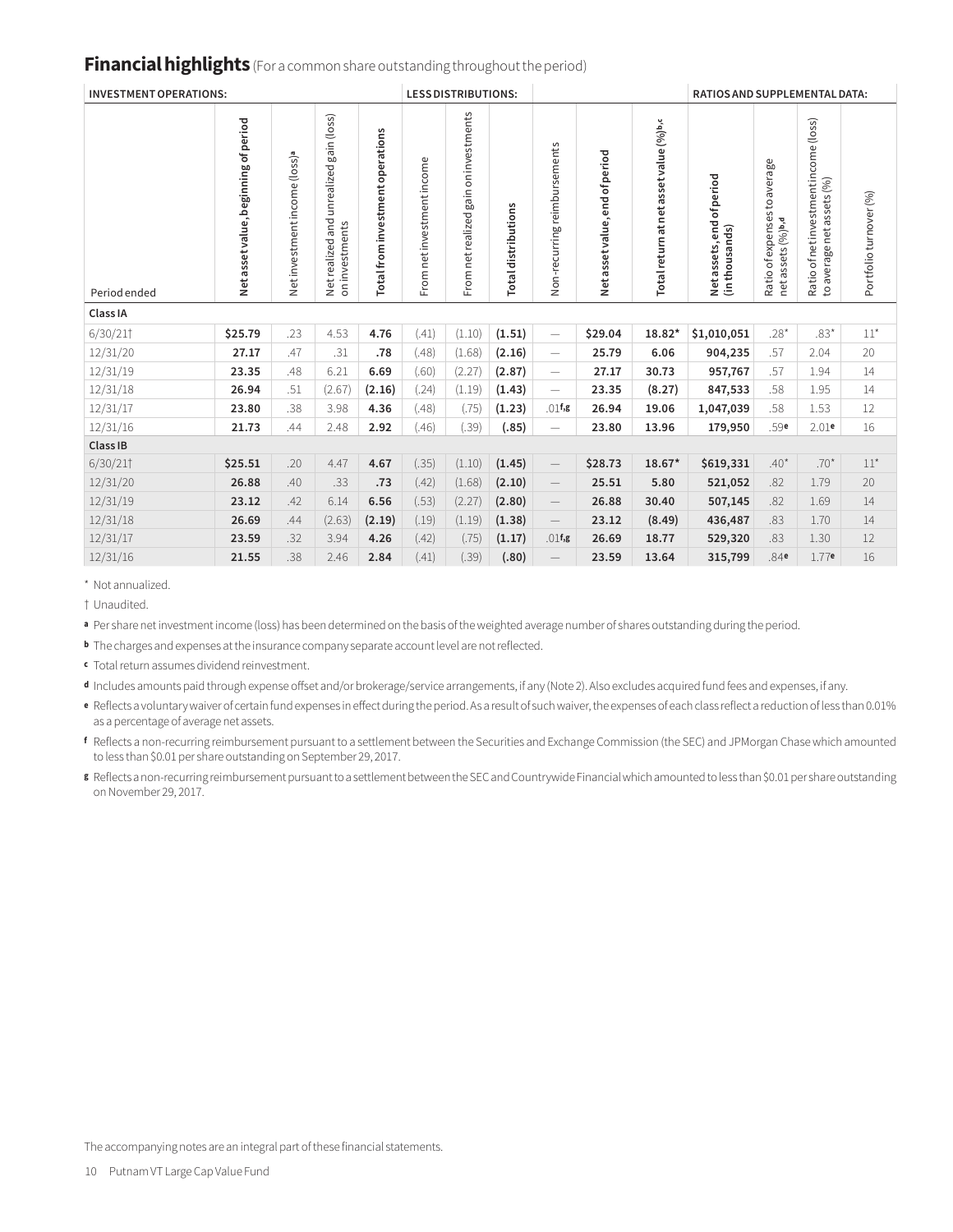# **Notes to financial statements** 6/30/21 (Unaudited)

Within the following Notes to financial statements, references to "State Street" represent State Street Bank and Trust Company, references to "the SEC" represent the Securities and Exchange Commission, references to "Putnam Management" represent Putnam Investment Management, LLC, the fund's manager, an indirect wholly-owned subsidiary of Putnam Investments, LLC and references to "OTC", if any, represent over-the-counter. Unless otherwise noted, the "reporting period" represents the period from January 1, 2021 through June 30, 2021.

Putnam VT Large Cap Value Fund (prior to April 30, 2021 the fund was known as Putnam VT Equity Income Fund) (the fund) is a diversified series of Putnam Variable Trust (the Trust), a Massachusetts business trust registered under the Investment Company Act of 1940, as amended, as an open-end management investment company. The goal of the fund is to seek capital growth and current income. The fund invests mainly in common stocks of U.S. companies, with a focus on value stocks that offer the potential for capital growth, current income, or both. Under normal circumstances, the fund invests at least 80% of the fund's net assets in large-cap companies, which, for purposes of this policy, are of a size similar to those in the Russell 1000 Value Index. This policy may be changed only after 60 days' notice to shareholders. As of March 31, 2021, the index was composed of companies having market capitalizations of between approximately \$916.1 million to \$1.4 trillion. The fund may also invest in midsize companies. Value stocks are issued by companies that Putnam Management believes are currently undervalued by the market. If Putnam Management is correct and other investors ultimately recognize the value of the company, the price of its stock may rise. Putnam Management may consider, among other factors, a company's valuation, financial strength, growth potential, competitive position in its industry, projected future earnings, cash flows and dividends when deciding whether to buy or sell investments.

The fund offers class IA and class IB shares of beneficial interest. Class IA shares are offered at net asset value and are not subject to a distribution fee. Class IB shares are offered at net asset value and pay an ongoing distribution fee, which is identified in Note 2.

In the normal course of business, the fund enters into contracts that may include agreements to indemnify another party under given circumstances. The fund's maximum exposure under these arrangements is unknown as this would involve future claims that may be, but have not yet been, made against the fund. However, the fund's management team expects the risk of material loss to be remote.

The fund has entered into contractual arrangements with an investment adviser, administrator, distributor, shareholder servicing agent and custodian, who each provide services to the fund. Unless expressly stated otherwise, shareholders are not parties to, or intended beneficiaries of these contractual arrangements, and these contractual arrangements are not intended to create any shareholder right to enforce them against the service providers or to seek any remedy under them against the service providers, either directly or on behalf of the fund.

Under the fund's Amended and Restated Agreement and Declaration of Trust, any claims asserted against or on behalf of the Putnam Funds, including claims against Trustees and Officers, must be brought in state and federal courts located within the Commonwealth of Massachusetts.

#### **Note 1 — Significant accounting policies**

The following is a summary of significant accounting policies consistently followed by the fund in the preparation of its financial statements. The preparation of financial statements is in conformity with accounting principles generally accepted in the United States of America and requires management to make estimates and assumptions that affect the reported amounts of assets and liabilities in the financial statements and the reported amounts of increases and decreases in net assets from operations. Actual results could differ from those estimates. Subsequent events after the Statement of assets and liabilities date through the date that the financial statements were issued have been evaluated in the preparation of the financial statements.

Investment income, realized and unrealized gains and losses and expenses of the fund are borne pro-rata based on the relative net assets of each class to the total net assets of the fund, except that each class bears expenses unique to that class (including the distribution fees applicable to such classes). Each class votes as a class only with respect to its own distribution plan or other matters on which a class vote is required by law or determined by the Trustees. If the fund were liquidated, shares of each class would receive their pro-rata share of the net assets of the fund. In addition, the Trustees declare separate dividends on each class of shares.

**Security valuation** Portfolio securities and other investments are valued using policies and procedures adopted by the Board of Trustees. The Trustees have formed a Pricing Committee to oversee the implementation of these procedures and have delegated responsibility for valuing the fund's assets in accordance with these procedures to Putnam Management. Putnam Management has established an internal Valuation Committee that is responsible for making fair value determinations, evaluating the effectiveness of the pricing policies of the fund and reporting to the Pricing Committee.

Investments for which market quotations are readily available are valued at the last reported sales price on their principal exchange, or official closing price for certain markets, and are classified as Level 1 securities under Accounting Standards Codification 820 *Fair Value Measurements and Disclosures* (ASC 820). If no sales are reported, as in the case of some securities that are traded OTC, a security is valued at its last reported bid price and is generally categorized as a Level 2 security.

Investments in open-end investment companies (excluding exchange-traded funds), if any, which can be classified as Level 1 or Level 2 securities, are valued based on their net asset value. The net asset value of such investment companies equals the total value of their assets less their liabilities and divided by the number of their outstanding shares.

Market quotations are not considered to be readily available for certain debt obligations (including short-term investments with remaining maturities of 60 days or less) and other investments; such investments are valued on the basis of valuations furnished by an independent pricing service approved by the Trustees or dealers selected by Putnam Management. Such services or dealers determine valuations for normal institutional-size trading units of such securities using methods based on market transactions for comparable securities and various relationships, generally recognized by institutional traders, between securities (which consider such factors as security prices, yields, maturities and ratings). These securities will generally be categorized as Level 2.

Many securities markets and exchanges outside the U.S. close prior to the scheduled close of the New York Stock Exchange and therefore the closing prices for securities in such markets or on such exchanges may not fully reflect events that occur after such close but before the scheduled close of the New York Stock Exchange. Accordingly, on certain days, the fund will fair value certain foreign equity securities taking into account multiple factors including movements in the U.S. securities markets, currency valuations and comparisons to the valuation of American Depository Receipts, exchange-traded funds and futures contracts. The foreign equity securities, which would generally be classified as Level 1 securities, will be transferred to Level 2 of the fair value hierarchy when they are valued at fair value. The number of days on which fair value prices will be used will depend on market activity and it is possible that fair value prices will be used by the fund to a significant extent. Securities quoted in foreign currencies, if any, are translated into U.S. dollars at the current exchange rate.

To the extent a pricing service or dealer is unable to value a security or provides a valuation that Putnam Management does not believe accurately reflects the security's fair value, the security will be valued at fair value by Putnam Management in accordance with policies and procedures approved by the Trustees. Certain investments, including certain restricted and illiquid securities and derivatives, are also valued at fair value following procedures approved by the Trustees. These valuations consider such factors as significant market or specific security events such as interest rate or credit quality changes, various relationships with other securities, discount rates, U.S. Treasury, U.S. swap and credit yields, index levels, convexity exposures, recovery rates, sales and other multiples and resale restrictions. These securities are classified as Level 2 or as Level 3 depending on the priority of the significant inputs.

To assess the continuing appropriateness of fair valuations, the Valuation Committee reviews and affirms the reasonableness of such valuations on a regular basis after considering all relevant information that is reasonably available. Such valuations and procedures are reviewed periodically by the Trustees. The fair value of securities is generally determined as the amount that the fund could reasonably expect to realize from an orderly disposition of such securities over a reasonable period of time. By its nature, a fair value price is a good faith estimate of the value of a security in a current sale and does not reflect an actual market price, which may be different by a material amount.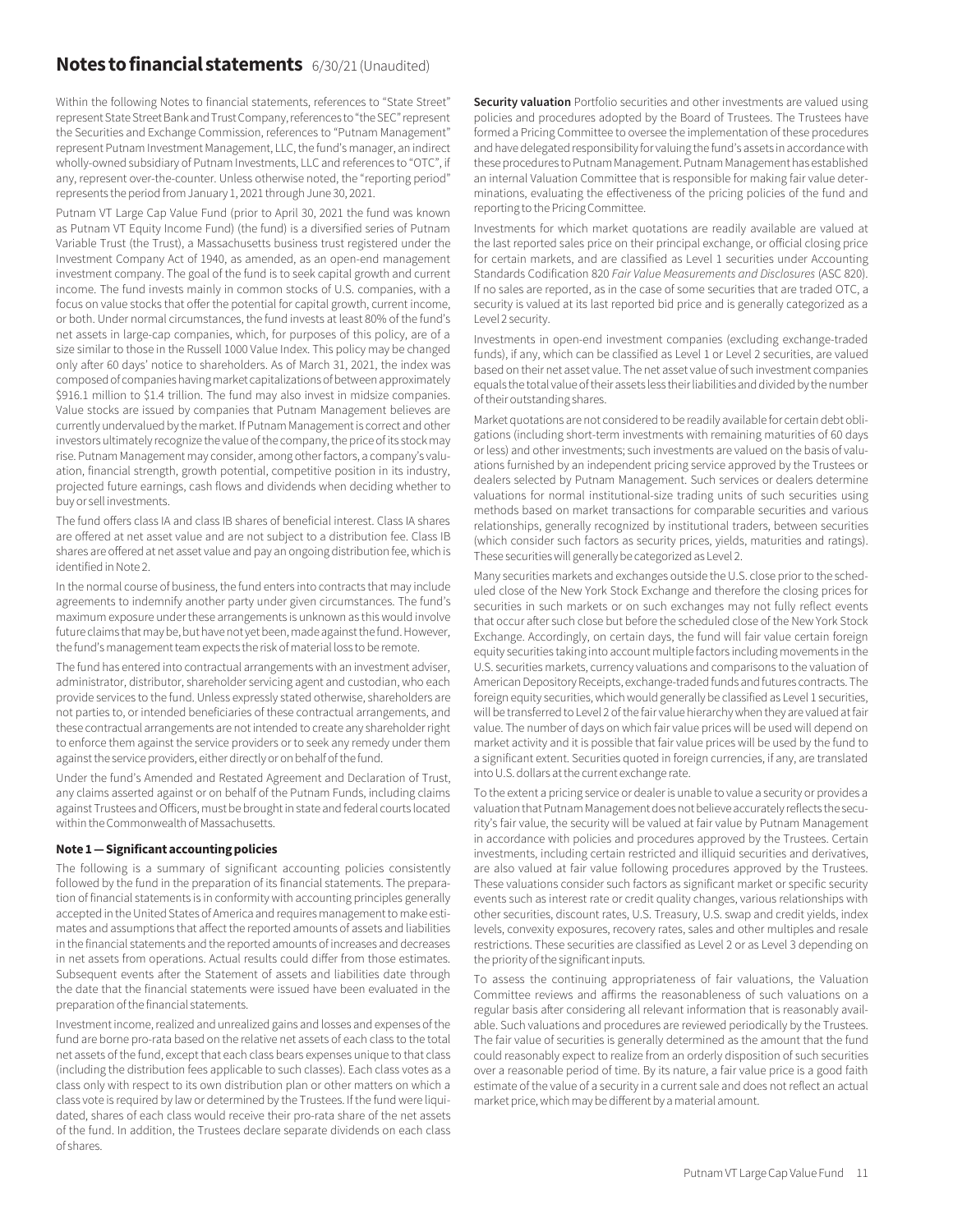**Security transactions and related investment income** Security transactions are recorded on the trade date (the date the order to buy or sell is executed). Gains or losses on securities sold are determined on the identified cost basis.

Interest income, net of any applicable withholding taxes, if any, and including amortization and accretion of premiums and discounts on debt securities, is recorded on the accrual basis. Dividend income, net of any applicable withholding taxes, is recognized on the ex-dividend date except that certain dividends from foreign securities, if any, are recognized as soon as the fund is informed of the ex-dividend date. Non-cash dividends, if any, are recorded at the fair value of the securities received. Dividends representing a return of capital or capital gains, if any, are reflected as a reduction of cost and/or as a realized gain.

**Foreign currency translation** The accounting records of the fund are maintained in U.S. dollars. The fair value of foreign securities, currency holdings, and other assets and liabilities is recorded in the books and records of the fund after translation to U.S. dollars based on the exchange rates on that day. The cost of each security is determined using historical exchange rates. Income and withholding taxes are translated at prevailing exchange rates when earned or incurred. The fund does not isolate that portion of realized or unrealized gains or losses resulting from changes in the foreign exchange rate on investments from fluctuations arising from changes in the market prices of the securities. Such gains and losses are included with the net realized and unrealized gain or loss on investments. Net realized gains and losses on foreign currency transactions represent net realized exchange gains or losses on disposition of foreign currencies, currency gains and losses realized between the trade and settlement dates on securities transactions and the difference between the amount of investment income and foreign withholding taxes recorded on the fund's books and the U.S. dollar equivalent amounts actually received or paid. Net unrealized appreciation and depreciation of assets and liabilities in foreign currencies arise from changes in the value of assets and liabilities other than investments at the period end, resulting from changes in the exchange rate.

**Forward currency contracts** The fund buys and sells forward currency contracts, which are agreements between two parties to buy and sell currencies at a set price on a future date. These contracts are used to hedge foreign exchange risk.

The U.S. dollar value of forward currency contracts is determined using current forward currency exchange rates supplied by a quotation service. The fair value of the contract will fluctuate with changes in currency exchange rates. The contract is marked to market daily and the change in fair value is recorded as an unrealized gain or loss. The fund records a realized gain or loss equal to the difference between the value of the contract at the time it was opened and the value at the time it was closed when the contract matures or by delivery of the currency. The fund could be exposed to risk if the value of the currency changes unfavorably, if the counterparties to the contracts are unable to meet the terms of their contracts or if the fund is unable to enter into a closing position. Risks may exceed amounts recognized on the Statement of assets and liabilities.

Forward currency contracts outstanding at period end, if any, are listed after the fund's portfolio.

**Master agreements** The fund is a party to ISDA (International Swaps and Derivatives Association, Inc.) Master Agreements (Master Agreements) with certain counterparties that govern OTC derivative and foreign exchange contracts entered into from time to time. The Master Agreements may contain provisions regarding, among other things, the parties' general obligations, representations, agreements, collateral requirements, events of default and early termination. With respect to certain counterparties, in accordance with the terms of the Master Agreements, collateral pledged to the fund is held in a segregated account by the fund's custodian and, with respect to those amounts which can be sold or repledged, is presented in the fund's portfolio.

Collateral pledged by the fund is segregated by the fund's custodian and identified in the fund's portfolio. Collateral can be in the form of cash or debt securities issued by the U.S. Government or related agencies or other securities as agreed to by the fund and the applicable counterparty. Collateral requirements are determined based on the fund's net position with each counterparty.

Termination events applicable to the fund may occur upon a decline in the fund's net assets below a specified threshold over a certain period of time. Termination events applicable to counterparties may occur upon a decline in the counterparty's long-term and short-term credit ratings below a specified level. In each case, upon occurrence, the other party may elect to terminate early and cause settlement of all derivative and foreign exchange contracts outstanding, including the payment of any losses and costs resulting from such early termination, as reasonably determined by the terminating party. Any decision by one or more of the fund's counterparties to elect early termination could impact the fund's future derivative activity.

At the close of the reporting period, the fund did not have a net liability position on open derivative contracts subject to the Master Agreements**.**

**Securities lending** The fund may lend securities, through its agent, to qualified borrowers in order to earn additional income. The loans are collateralized by cash in an amount at least equal to the fair value of the securities loaned. The fair value of securities loaned is determined daily and any additional required collateral is allocated to the fund on the next business day. The remaining maturities of the securities lending transactions are considered overnight and continuous. The risk of borrower default will be borne by the fund's agent; the fund will bear the risk of loss with respect to the investment of the cash collateral. Income from securities lending, net of expenses, is included in investment income on the Statement of operations. Cash collateral is invested in Putnam Cash Collateral Pool, LLC, a limited liability company managed by an affiliate of Putnam Management. Investments in Putnam Cash Collateral Pool, LLC are valued at its closing net asset value each business day. There are no management fees charged to Putnam Cash Collateral Pool, LLC. At the close of the reporting period, the fund received cash collateral of \$44,387,793 and the value of securities loaned amounted to \$43,300,296.

**Interfund lending** The fund, along with other Putnam funds, may participate in an interfund lending program pursuant to an exemptive order issued by the SEC. This program allows the fund to borrow from or lend to other Putnam funds that permit such transactions. Interfund lending transactions are subject to each fund's investment policies and borrowing and lending limits. Interest earned or paid on the interfund lending transaction will be based on the average of certain current market rates. During the reporting period, the fund did not utilize the program.

**Lines of credit** The fund participates, along with other Putnam funds, in a \$317.5 million unsecured committed line of credit and a \$235.5 million unsecured uncommitted line of credit, both provided by State Street. Borrowings may be made for temporary or emergency purposes, including the funding of shareholder redemption requests and trade settlements. Interest is charged to the fund based on the fund's borrowing at a rate equal to 1.25% plus the higher of (1) the Federal Funds rate and (2) the Overnight Bank Funding Rate for the committed line of credit and 1.30% plus the higher of (1) the Federal Funds rate and (2) the Overnight Bank Funding Rate for the uncommitted line of credit. A closing fee equal to 0.04% of the committed line of credit and 0.04% of the uncommitted line of credit has been paid by the participating funds. In addition, a commitment fee of 0.21% per annum on any unutilized portion of the committed line of credit is allocated to the participating funds based on their relative net assets and paid quarterly. During the reporting period, the fund had no borrowings against these arrangements.

**Federal taxes** It is the policy of the fund to distribute all of its taxable income within the prescribed time period and otherwise comply with the provisions of the Internal Revenue Code of 1986, as amended (the Code), applicable to regulated investment companies.

The fund is subject to the provisions of Accounting Standards Codification 740 *Income Taxes* (ASC 740). ASC 740 sets forth a minimum threshold for financial statement recognition of the benefit of a tax position taken or expected to be taken in a tax return. The fund did not have a liability to record for any unrecognized tax benefits in the accompanying financial statements. No provision has been made for federal taxes on income, capital gains or unrealized appreciation on securities held nor for excise tax on income and capital gains. Each of the fund's federal tax returns for the prior three fiscal years remains subject to examination by the Internal Revenue Service.

The fund may also be subject to taxes imposed by governments of countries in which it invests. Such taxes are generally based on either income or gains earned or repatriated. The fund accrues and applies such taxes to net investment income, net realized gains and net unrealized gains as income and/or capital gains are earned. In some cases, the fund may be entitled to reclaim all or a portion of such taxes, and such reclaim amounts, if any, are reflected as an asset on the fund's books. In many cases, however, the fund may not receive such amounts for an extended period of time, depending on the country of investment.

Tax cost of investments includes adjustments to net unrealized appreciation (depreciation) which may not necessarily be final tax cost basis adjustments, but closely approximate the tax basis unrealized gains and losses that may be realized and distributed to shareholders. The aggregate identified cost on a tax basis is \$1,119,140,056, resulting in gross unrealized appreciation and depreciation of \$579,503,094 and \$22,349,216, respectively, or net unrealized appreciation of \$557,153,878.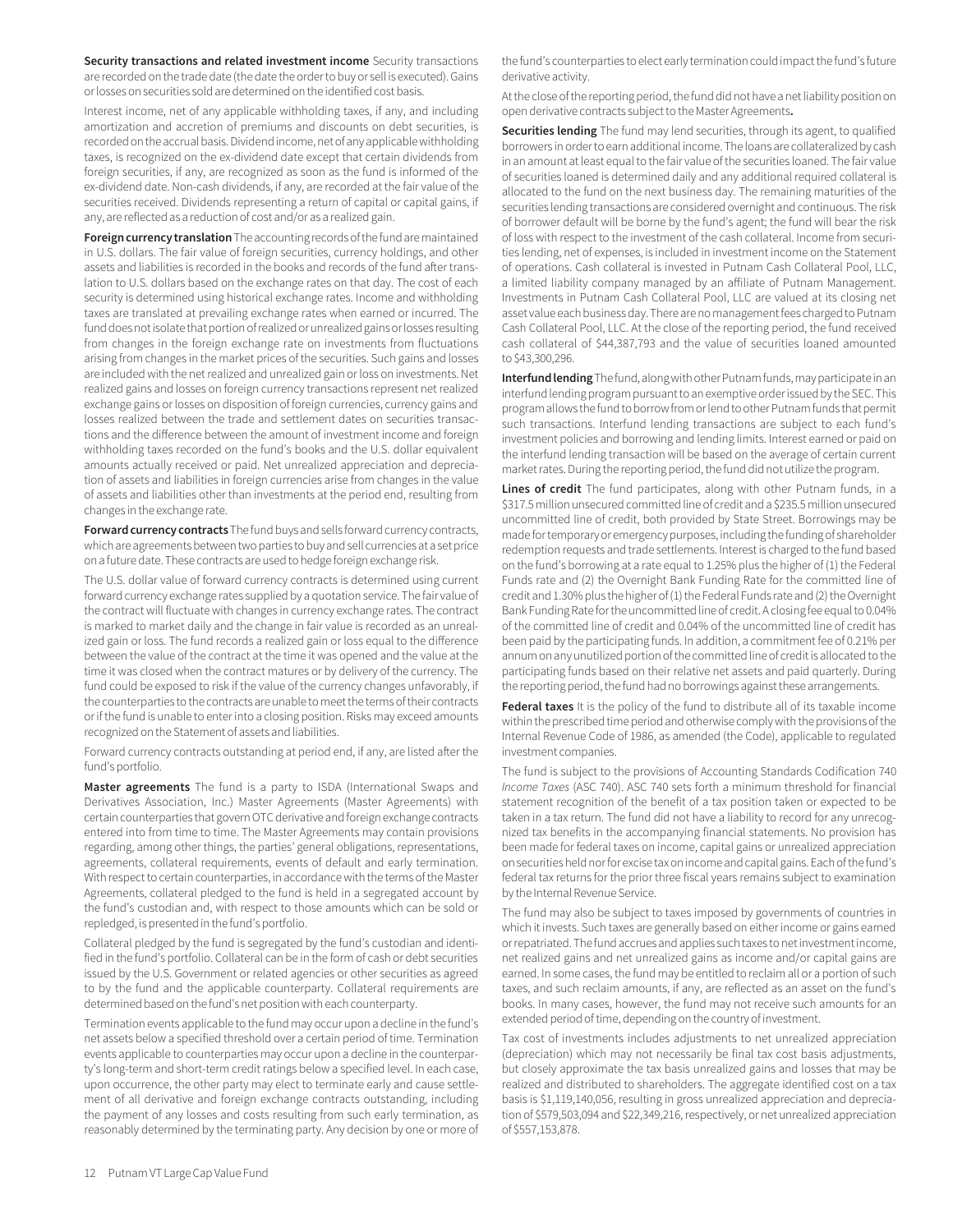**Distributions to shareholders** Distributions to shareholders from net investment income are recorded by the fund on the ex-dividend date. Distributions from capital gains, if any, are recorded on the ex-dividend date and paid at least annually. The amount and character of income and gains to be distributed are determined in accordance with income tax regulations, which may differ from generally accepted accounting principles. Dividend sources are estimated at the time of declaration. Actual results may vary. Any non-taxable return of capital cannot be determined until final tax calculations are completed after the end of the fund's fiscal year. Reclassifications are made to the fund's capital accounts to reflect income and gains available for distribution (or available capital loss carryovers) under income tax regulations.

**Expenses of the Trust** Expenses directly charged or attributable to any fund will be paid from the assets of that fund. Generally, expenses of the Trust will be allocated among and charged to the assets of each fund on a basis that the Trustees deem fair and equitable, which may be based on the relative assets of each fund or the nature of the services performed and relative applicability to each fund.

**Beneficial interest** At the close of the reporting period, insurance companies or their separate accounts were record owners of all but a de minimis number of the shares of the fund. Approximately 31.9% of the fund is owned by accounts of one insurance company.

#### **Note 2 — Management fee, administrative services and other transactions**

The fund pays Putnam Management a management fee (based on the fund's average net assets and computed and paid monthly) at annual rates that may vary based on the average of the aggregate net assets of all open-end mutual funds sponsored by Putnam Management (excluding net assets of funds that are invested in, or that are invested in by, other Putnam funds to the extent necessary to avoid "double counting" of those assets). Such annual rates may vary as follows:

| 0.630% | of the first \$5 billion,     |
|--------|-------------------------------|
| 0.580% | of the next \$5 billion,      |
| 0.530% | of the next \$10 billion,     |
| 0.480% | of the next \$10 billion,     |
| 0.430% | of the next \$50 billion,     |
| 0.410% | of the next \$50 billion,     |
| 0.400% | of the next \$100 billion and |
| 0.395% | of any excess thereafter.     |

For the reporting period, the management fee represented an effective rate (excluding the impact from any expense waivers in effect) of 0.229% of the fund's average net assets.

Putnam Management has contractually agreed, through April 30, 2023 to waive fees and/or reimburse the fund's expenses to the extent necessary to limit the cumulative expenses of the fund, exclusive of brokerage, interest, taxes, investment-related expenses, extraordinary expenses, acquired fund fees and expenses and payments under the fund's investor servicing contract, investment management contract and distribution plan, on a fiscal year-to-date basis to an annual rate of 0.20% of the fund's average net assets over such fiscal year-to-date period. During the reporting period, the fund's expenses were not reduced as a result of this limit.

Putnam Investments Limited (PIL), an affiliate of Putnam Management, is authorized by the Trustees to manage a separate portion of the assets of the fund as determined by Putnam Management from time to time. PIL did not manage any portion of the assets of the fund during the reporting period. If Putnam Management were to engage the services of PIL, Putnam Management would pay a quarterly sub-management fee to PIL for its services at an annual rate of 0.35% of the average net assets of the portion of the fund managed by PIL.

The fund reimburses Putnam Management an allocated amount for the compensation and related expenses of certain officers of the fund and their staff who provide administrative services to the fund. The aggregate amount of all such reimbursements is determined annually by the Trustees.

Custodial functions for the fund's assets are provided by State Street. Custody fees are based on the fund's asset level, the number of its security holdings and transaction volumes.

Putnam Investor Services, Inc., an affiliate of Putnam Management, provides investor servicing agent functions to the fund. Putnam Investor Services, Inc. was paid a monthly fee for investor servicing at an annual rate of 0.07% of the fund's average daily net assets. During the reporting period, the expenses for each class of shares related to investor servicing fees were as follows:

| Class IA | \$341.264 |
|----------|-----------|
| Class IB | 201.620   |
| Total    | \$542,884 |

The fund has entered into expense offset arrangements with Putnam Investor Services, Inc. and State Street whereby Putnam Investor Services, Inc.'s and State Street's fees are reduced by credits allowed on cash balances. For the reporting period, the fund's expenses were reduced by \$8 under the expense offset arrangements.

Each Independent Trustee of the fund receives an annual Trustee fee, of which \$1,034, as a quarterly retainer, has been allocated to the fund, and an additional fee for each Trustees meeting attended. Trustees also are reimbursed for expenses they incur relating to their services as Trustees.

The fund has adopted a Trustee Fee Deferral Plan (the Deferral Plan) which allows the Trustees to defer the receipt of all or a portion of Trustees fees payable on or after July 1, 1995. The deferred fees remain invested in certain Putnam funds until distribution in accordance with the Deferral Plan.

The fund has adopted an unfunded noncontributory defined benefit pension plan (the Pension Plan) covering all Trustees of the fund who have served as a Trustee for at least five years and were first elected prior to 2004. Benefits under the Pension Plan are equal to 50% of the Trustee's average annual attendance and retainer fees for the three years ended December 31, 2005. The retirement benefit is payable during a Trustee's lifetime, beginning the year following retirement, for the number of years of service through December 31, 2006. Pension expense for the fund is included in Trustee compensation and expenses in the Statement of operations. Accrued pension liability is included in Payable for Trustee compensation and expenses in the Statement of assets and liabilities. The Trustees have terminated the Pension Plan with respect to any Trustee first elected after 2003.

The fund has adopted a distribution plan (the Plan) with respect to its class IB shares pursuant to Rule 12b–1 under the Investment Company Act of 1940. The purpose of the Plan is to compensate Putnam Retail Management Limited Partnership, an indirect wholly-owned subsidiary of Putnam Investments, LLC, for services provided and expenses incurred in distributing shares of the fund. The Plan provides for payment by the fund to Putnam Retail Management Limited Partnership at an annual rate of up to 0.35% of the average net assets attributable to the fund's class IB shares. The Trustees have approved payment by the fund at an annual rate of 0.25% of the average net assets attributable to the fund's class IB shares. The expenses related to distribution fees during the reporting period are included in Distribution fees in the Statement of operations.

#### **Note 3 — Purchases and sales of securities**

During the reporting period, the cost of purchases and the proceeds from sales, excluding short-term investments, were as follows:

|                                           | Cost of<br>purchases | Proceeds<br>from sales |
|-------------------------------------------|----------------------|------------------------|
| Investments in securities<br>(Long-term)  | \$161,792,984        | \$237,032,939          |
| U.S. government securities<br>(Long-term) |                      |                        |
| Total                                     | \$161,792,984        | \$237,032,939          |

The fund may purchase or sell investments from or to other Putnam funds in the ordinary course of business, which can reduce the fund's transaction costs, at prices determined in accordance with SEC requirements and policies approved by the Trustees. During the reporting period, purchases or sales of long-term securities from or to other Putnam funds, if any, did not represent more than 5% of the fund's total cost of purchases and/or total proceeds from sales.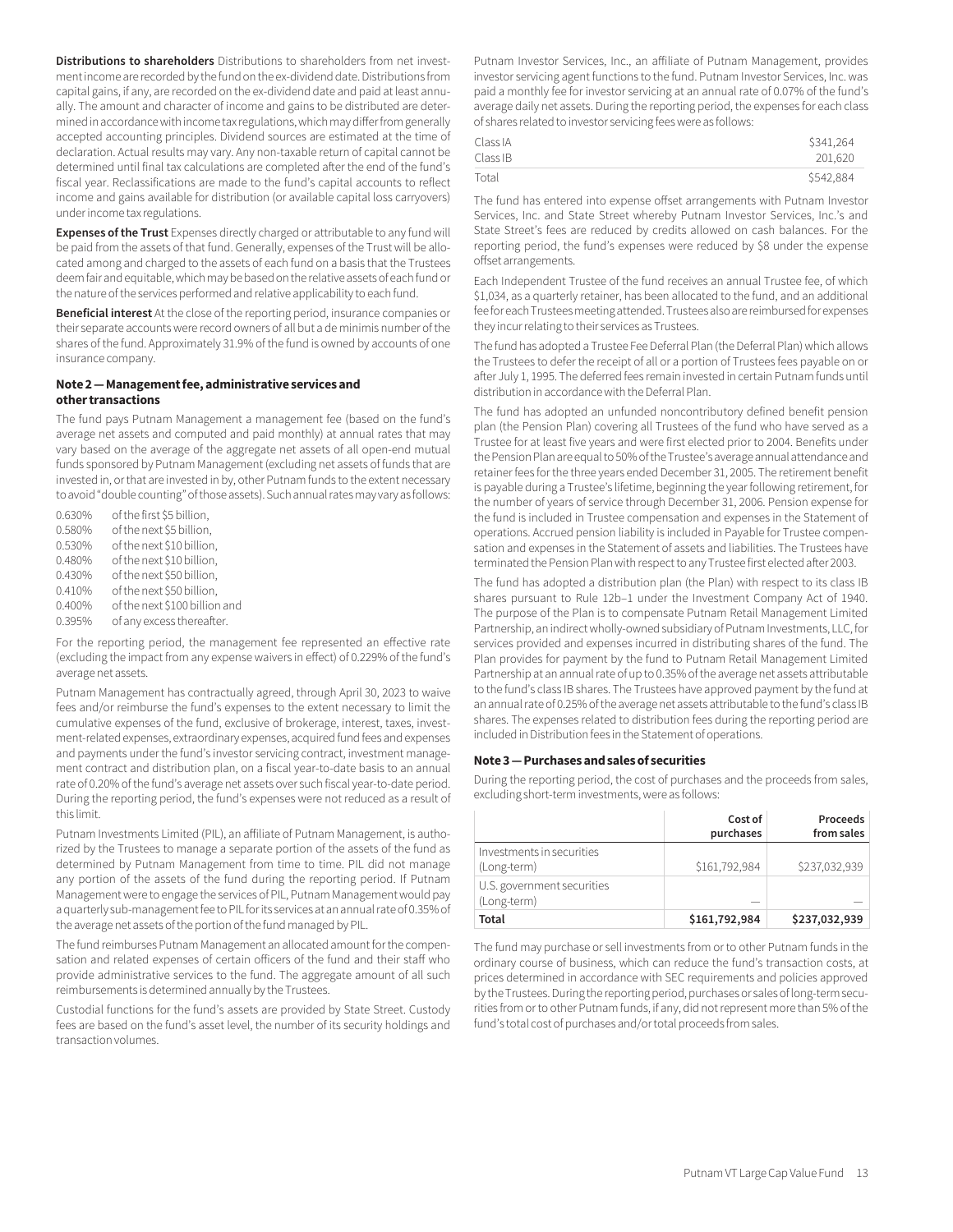#### **Note 4 — Capital shares**

At the close of the reporting period, there were an unlimited number of shares of beneficial interest authorized. Subscriptions and redemptions are presented at the omnibus level. Transactions in capital shares were as follows:

|                                                                   | <b>Class IA shares</b>   |                |                     |                        |               | Class IB shares          |                     |                |  |
|-------------------------------------------------------------------|--------------------------|----------------|---------------------|------------------------|---------------|--------------------------|---------------------|----------------|--|
|                                                                   | Six months ended 6/30/21 |                | Year ended 12/31/20 |                        |               | Six months ended 6/30/21 | Year ended 12/31/20 |                |  |
|                                                                   | <b>Shares</b>            | Amount         | <b>Shares</b>       | Amount                 | <b>Shares</b> | Amount                   | <b>Shares</b>       | Amount         |  |
| Shares sold                                                       | 181,405                  | \$5,074,003    | 501,146             | \$10,897,064           | 2,380,539     | \$66,637,411             | 2,967,633           | \$65,614,422   |  |
| Shares issued in connection with<br>reinvestment of distributions | 1,845,125                | 50,408,817     | 3,945,782           | 72,681,308             | 1,082,804     | 29,279,014               | 2,131,696           | 38,903,455     |  |
|                                                                   | 2,026,530                | 55,482,820     | 4,446,928           | 83,578,372             | 3,463,343     | 95,916,425               | 5,099,329           | 104,517,877    |  |
| Shares repurchased                                                | (2, 313, 197)            | (64, 384, 464) | (4,633,087)         | (107, 296, 289)        | (2,336,445)   | (64,883,216)             | (3,535,912)         | (79, 977, 432) |  |
| Net increase (decrease)                                           | (286, 667)               | \$(8,901,644)  | (186, 159)          | $\vert$ \$(23,717,917) | 1,126,898     | \$31,033,209             | 1,563,417           | \$24,540,445   |  |

#### **Note 5 — Affiliated transactions**

Transactions during the reporting period with any company which is under common ownership or control were as follows:

| Name of affiliate                      | Fair value as of<br>12/31/20 | Purchase cost | Sale proceeds | Investment income | Shares outstanding<br>and fair value as of<br>6/30/21 |
|----------------------------------------|------------------------------|---------------|---------------|-------------------|-------------------------------------------------------|
| Short-term investments                 |                              |               |               |                   |                                                       |
| Putnam Cash Collateral Pool, LLC*      | \$19,202,535                 | \$210,603,817 | \$185,418,559 | \$19.528          | \$44,387,793                                          |
| Putnam Short Term Investment<br>Fund** | 28,324,063                   | 135,693,980   | 107,499,009   | 11.345            | 56,519,034                                            |
| <b>Total Short-term investments</b>    | \$47,526,598                 | \$346,297,797 | \$292,917,568 | \$30,873          | \$100,906,827                                         |

 \*No management fees are charged to Putnam Cash Collateral Pool, LLC (Note 1). Investment income shown is included in securities lending income on the Statement of operations. There were no realized or unrealized gains or losses during the period.

\*\*Management fees charged to Putnam Short Term Investment Fund have been waived by Putnam Management. There were no realized or unrealized gains or losses during the period.

#### **Note 6 — Market, credit and other risks**

In the normal course of business, the fund trades financial instruments and enters into financial transactions where risk of potential loss exists due to changes in the market (market risk) or failure of the contracting party to the transaction to perform (credit risk). The fund may be exposed to additional credit risk that an institution or other entity with which the fund has unsettled or open transactions will default. Investments in foreign securities involve certain risks, including those related to economic instability, unfavorable political developments, and currency fluctuations.

Beginning in January 2020, global financial markets have experienced, and may continue to experience, significant volatility resulting from the spread of a virus known as Covid–19. The outbreak of Covid–19 has resulted in travel and border restrictions, quarantines, supply chain disruptions, lower consumer demand, and general market uncertainty. The effects of Covid–19 have adversely affected, and may continue to adversely affect, the global economy, the economies of certain nations, and individual issuers, all of which may negatively impact the fund's performance.

#### **Note 7 — Summary of derivative activity**

The volume of activity for the reporting period for any derivative type that was held during the period is listed below and was based on an average of the holdings at the end of each fiscal quarter:

| Forward currency contracts (contract amount) | \$104.900.000 |
|----------------------------------------------|---------------|
| Warrants (number of warrants)                | 000.'         |

The following is a summary of the fair value of derivative instruments as of the close of the reporting period:

#### **Fair value of derivative instruments as of the close of the reporting period**

|                                                                       | Asset derivatives                               |                   |                                                 | Liability derivatives |
|-----------------------------------------------------------------------|-------------------------------------------------|-------------------|-------------------------------------------------|-----------------------|
| Derivatives not accounted for as hedging<br>instruments under ASC 815 | Statement of assets and<br>liabilities location | <b>Fair value</b> | Statement of assets and<br>liabilities location | <b>Fair value</b>     |
| Foreign exchange contracts                                            | Receivables                                     | \$2,449,090       | Pavables                                        | \$409,798             |
| Equity contracts                                                      | Investments                                     | 96.633            | Payables                                        |                       |
| Total                                                                 |                                                 | \$2,545,723       |                                                 | \$409,798             |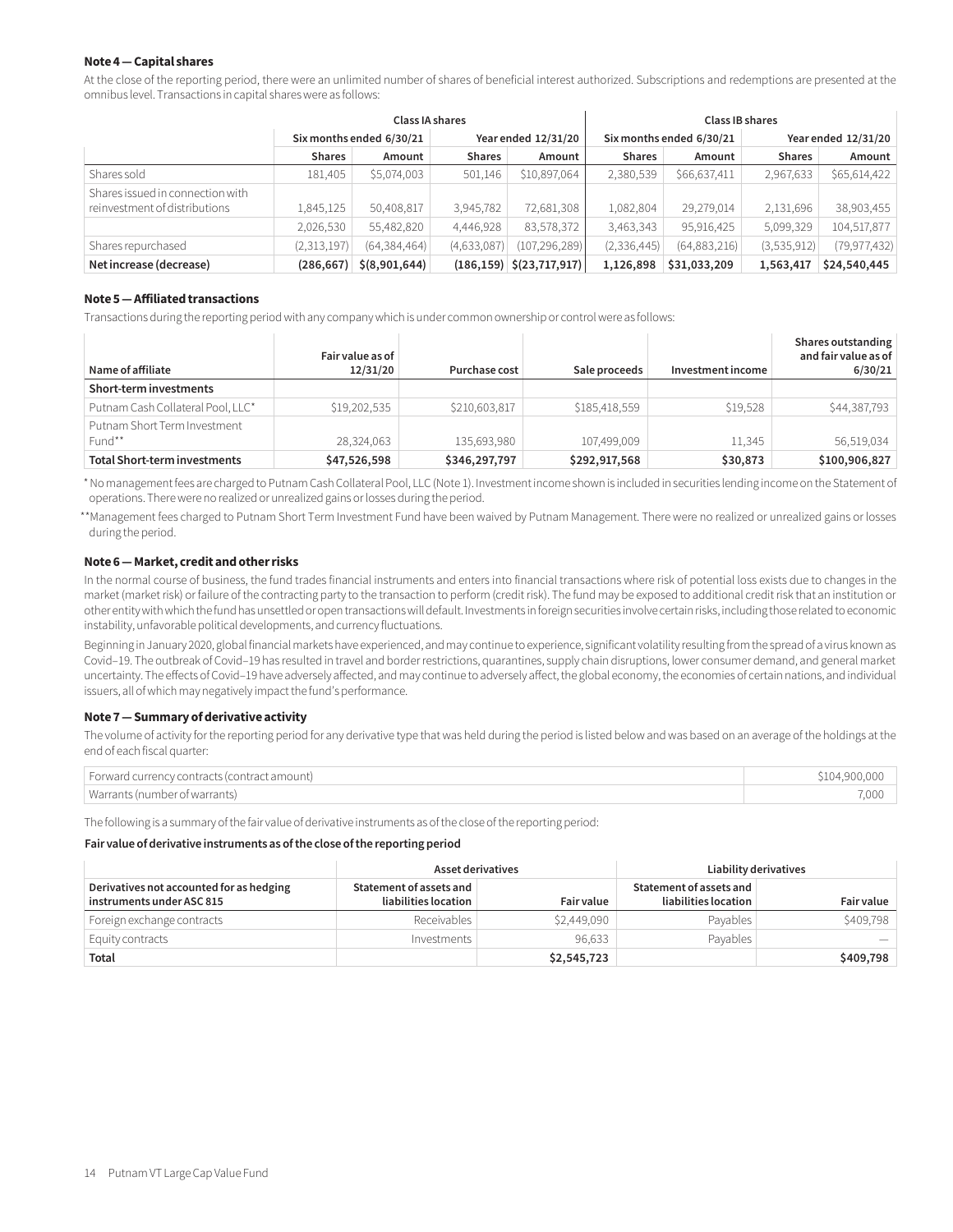The following is a summary of realized and change in unrealized gains or losses of derivative instruments in the Statement of operations for the reporting period (Note 1):

#### **Amount of realized gain or (loss) on derivatives recognized in net gain or (loss) on investments**

| Derivatives not accounted for as hedging |          |                            |               |
|------------------------------------------|----------|----------------------------|---------------|
| instruments under ASC 815                | Warrants | Forward currency contracts | Total         |
| Foreign exchange contracts               | `-       | \$(1,095,878)              | \$(1,095,878) |
| Equity contracts                         | _        | $\overline{\phantom{0}}$   |               |
| Total                                    | `−       | \$(1,095,878)              | \$(1,095,878) |

#### **Change in unrealized appreciation or (depreciation) on derivatives recognized in net gain or (loss) on investments**

| Derivatives not accounted for as hedging |                          |                            |             |
|------------------------------------------|--------------------------|----------------------------|-------------|
| $^{\shortmid}$ instruments under ASC 815 | Warrants                 | Forward currency contracts | Total       |
| Foreign exchange contracts               | $\overline{\phantom{0}}$ | \$2,535,912                | \$2,535,912 |
| Equity contracts                         | 49.324                   | $-$                        | \$49.324    |
| Total                                    | \$49,324                 | \$2,535,912                | \$2,585,236 |

#### **Note 8 — Offsetting of financial and derivative assets and liabilities**

The following table summarizes any derivatives, repurchase agreements and reverse repurchase agreements, at the end of the reporting period, that are subject to an enforceable master netting agreement or similar agreement. For securities lending transactions or borrowing transactions associated with securities sold short, if any, see Note 1. For financial reporting purposes, the fund does not offset financial assets and financial liabilities that are subject to the master netting agreements in the Statement of assets and liabilities.

|                                                    | <b>Bank of</b><br>America<br>N.A. | <b>Barclays</b><br><b>Bank PLC</b> | Goldman<br>Sachs<br>Inter-<br>national | <b>HSBC</b><br>Bank USA,<br><b>National</b><br>Associ-<br>ation | Morgan<br>Stanley<br>& Co.<br>Inter-<br>national<br><b>PLC</b> | <b>NatWest</b><br><b>Markets</b><br><b>PLC</b> | <b>State</b><br><b>Street</b><br><b>Bank</b> and<br>Trust Co. | <b>UBSAG</b> | WestPac<br><b>Banking</b><br>Corp. | Total                |
|----------------------------------------------------|-----------------------------------|------------------------------------|----------------------------------------|-----------------------------------------------------------------|----------------------------------------------------------------|------------------------------------------------|---------------------------------------------------------------|--------------|------------------------------------|----------------------|
| Assets:                                            |                                   |                                    |                                        |                                                                 |                                                                |                                                |                                                               |              |                                    |                      |
| Forward currency contracts <sup>#</sup>            | \$116,463                         | \$372,925                          | \$520,593                              | \$147,621                                                       | \$284,842                                                      | \$55,044                                       | \$501,722                                                     | \$383,783    | \$66,097                           | \$2,449,090          |
| <b>Total Assets</b>                                | \$116,463                         | \$372,925                          | \$520,593                              | \$147,621                                                       | \$284,842                                                      | \$55,044                                       | \$501,722                                                     | \$383,783    |                                    | \$66,097 \$2,449,090 |
| Liabilities:                                       |                                   |                                    |                                        |                                                                 |                                                                |                                                |                                                               |              |                                    |                      |
| Forward currency contracts <sup>#</sup>            | 40,283                            | 205,411                            | $\hspace{0.1mm}-\hspace{0.1mm}$        |                                                                 |                                                                | -                                              | 83,670                                                        | 80,434       | $\overline{\phantom{0}}$           | 409,798              |
| <b>Total Liabilities</b>                           | \$40,283                          | \$205,411                          | \$—                                    | $\zeta-$                                                        | $s-$                                                           | \$—                                            | \$83,670                                                      | \$80,434     | \$—                                | \$409,798            |
| <b>Total Financial and Derivative</b>              |                                   |                                    |                                        |                                                                 |                                                                |                                                |                                                               |              |                                    |                      |
| <b>Net Assets</b>                                  | \$76,180                          | \$167,514                          | \$520,593                              | \$147,621                                                       | \$284,842                                                      | \$55,044                                       | \$418,052                                                     | \$303,349    |                                    | \$66,097 \$2,039,292 |
| Total collateral received (pledged) <sup>+##</sup> | $S-$                              | \$90,000                           | \$400,000                              | \$110,000                                                       | \$284,842                                                      | $S-$                                           | \$325,709                                                     | \$240,000    | $S-$                               |                      |
| Net amount                                         | \$76,180                          | \$77,514                           | \$120,593                              | \$37,621                                                        | $S-$                                                           | \$55,044                                       | \$92,343                                                      | \$63,349     | \$66,097                           |                      |
| Controlled collateral received                     |                                   |                                    |                                        |                                                                 |                                                                |                                                |                                                               |              |                                    |                      |
| (including TBA commitments)**                      | $s-$                              | \$90,000                           | \$400,000                              | \$110,000                                                       | \$289,000                                                      | $s-$                                           | \$325,709                                                     | \$240,000    | $\zeta-$                           | \$1,454,709          |
| Uncontrolled collateral received                   | $s-$                              | $s-$                               | $s-$                                   | $\zeta-$                                                        | $s-$                                                           | $S-$                                           | $s-$                                                          | $s-$         | $s-$                               | \$-                  |
| Collateral (pledged) (including                    |                                   |                                    |                                        |                                                                 |                                                                |                                                |                                                               |              |                                    |                      |
| TBA commitments)**                                 | $\zeta-$                          | $s-$                               | $s-$                                   | $\zeta-$                                                        | $\zeta-$                                                       | $s-$                                           | $\zeta-$                                                      | $\zeta-$     | $\zeta-$                           |                      |

\*\* Included with Investments in securities on the Statement of assets and liabilities.

†Additional collateral may be required from certain brokers based on individual agreements.

#Covered by master netting agreement (Note 1).

##Any over-collateralization of total financial and derivative net assets is not shown. Collateral may include amounts related to unsettled agreements.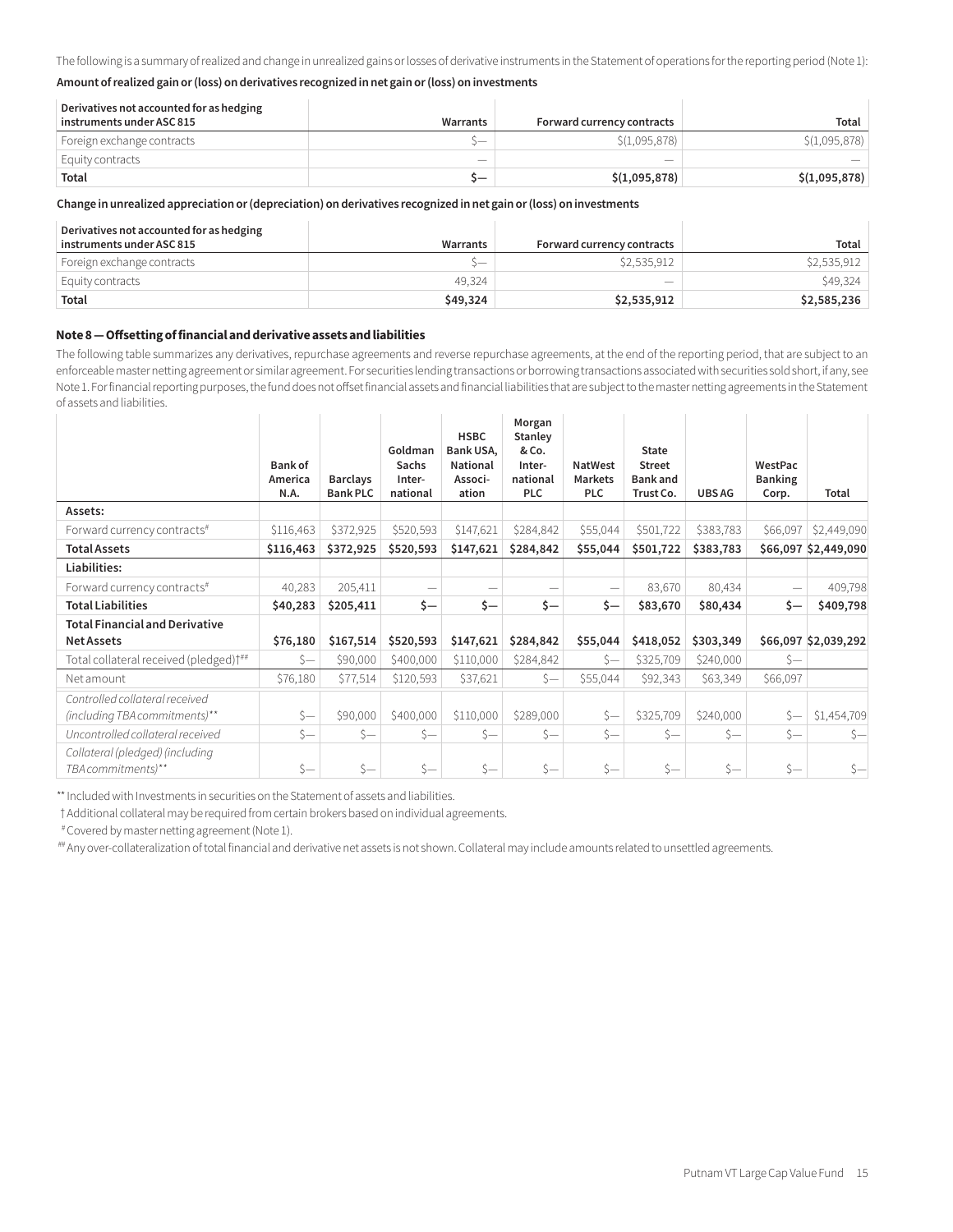## **Trustee approval of management contract**

#### **General conclusions**

The Board of Trustees of The Putnam Funds oversees the management of each fund and, as required by law, determines annually whether to approve the continuance of your fund's management contract with Putnam Investment Management, LLC ("Putnam Management") and the sub-management contract with respect to your fund between Putnam Management and its affiliate, Putnam Investments Limited ("PIL"). The Board, with the assistance of its Contract Committee, requests and evaluates all information it deems reasonably necessary under the circumstances in connection with its annual contract review. The Contract Committee consists solely of Trustees who are not "interested persons" (as this term is defined in the Investment Company Act of 1940, as amended (the "1940 Act")) of The Putnam Funds ("Independent Trustees").

At the outset of the review process, members of the Board's independent staff and independent legal counsel considered any possible changes to the annual contract review materials furnished to the Contract Committee during the course of the previous year's review and, as applicable, identified those changes to Putnam Management. Following these discussions and in consultation with the Contract Committee, the Independent Trustees' independent legal counsel requested that Putnam Management and its affiliates furnish specified information, together with any additional information that Putnam Management considered relevant, to the Contract Committee. Over the course of several months ending in June 2021, the Contract Committee met on a number of occasions with representatives of Putnam Management, and separately in executive session, to consider the information that Putnam Management provided. Throughout this process, the Contract Committee was assisted by the members of the Board's independent staff and by independent legal counsel for The Putnam Funds and the Independent Trustees.

In May 2021, the Contract Committee met in executive session to discuss and consider its recommendations with respect to the continuance of the contracts. At the Trustees' June 2021 meeting, the Contract Committee met in executive session with the other Independent Trustees to review a summary of the key financial, performance and other data that the Contract Committee considered in the course of its review. The Contract Committee then presented its written report, which summarized the key factors that the Committee had considered and set forth its recommendations. The Contract Committee recommended, and the Independent Trustees approved, the continuance of your fund's management and sub-management contracts, effective July 1, 2021. (Because PIL is an affiliate of Putnam Management and Putnam Management remains fully responsible for all services provided by PIL, the Trustees have not attempted to evaluate PIL as a separate entity, and all subsequent references to Putnam Management below should be deemed to include reference to PIL as necessary or appropriate in the context.)

The Independent Trustees' approval was based on the following conclusions:

• That the fee schedule in effect for your fund represented reasonable compensation in light of the nature and quality of the services being provided to the fund, the fees paid by competitive funds, the costs incurred by Putnam Management in providing services to the fund, and the application of certain reductions and waivers noted below; and

• That the fee schedule in effect for your fund represented an appropriate sharing between fund shareholders and Putnam Management of any economies of scale as may exist in the management of the fund at current asset levels.

These conclusions were based on a comprehensive consideration of all information provided to the Trustees and were not the result of any single factor. Some of the factors that figured particularly in the Trustees' deliberations and how the Trustees considered these factors are described below, although individual Trustees may have evaluated the information presented differently, giving different weights to various factors. It is also important to recognize that the management arrangements for your fund and the other Putnam funds are the result of many years of review and discussion between the Independent Trustees and Putnam Management, that some aspects of the arrangements may receive greater scrutiny in some years than others, and that the Trustees' conclusions may be based, in part, on their consideration of fee arrangements in previous years. For example, with certain exceptions primarily involving newly launched or repositioned funds, the current fee arrangements under the vast majority of the funds' management contracts were first implemented at the beginning of 2010 following extensive review by the Contract Committee and discussions with representatives of Putnam Management, as well as approval by shareholders.

#### **Management fee schedules and total expenses**

The Trustees reviewed the management fee schedules in effect for all Putnam funds, including fee levels and breakpoints. Under its management contract, your fund has the benefit of breakpoints in its management fee schedule that provide shareholders with reduced fee levels as assets under management in the Putnam family of funds increase. The Trustees also reviewed the total expenses of each Putnam fund, recognizing that in most cases management fees represented the major, but not the sole, determinant of total costs to fund shareholders. (Two funds have implemented so-called "all-in" management fees covering substantially all routine fund operating costs.)

In reviewing fees and expenses, the Trustees generally focus their attention on material changes in circumstances — for example, changes in assets under management, changes in a fund's investment strategy, changes in Putnam Management's operating costs or profitability, or changes in competitive practices in the mutual fund industry — that suggest that consideration of fee changes might be warranted. The Trustees concluded that the circumstances did not indicate that changes to the management fee schedule for your fund would be appropriate at this time.

As in the past, the Trustees also focused on the competitiveness of each fund's total expense ratio. In order to support the effort to have fund expenses meet competitive standards, the Trustees and Putnam Management and the funds' investor servicing agent, Putnam Investor Services, Inc. ("PSERV"), have implemented expense limitations that were in effect during your fund's fiscal year ending in 2020. These expense limitations were: (i) a contractual expense limitation applicable to specified open-end funds, including your fund, of 25 basis points on investor servicing fees and expenses and (ii) a contractual expense limitation applicable to specified open-end funds, including your fund, of 20 basis points on so-called "other expenses" (i.e., all expenses exclusive of management fees, distribution fees, investor servicing fees, investmentrelated expenses, interest, taxes, brokerage commissions, acquired fund fees and expenses and extraordinary expenses). These expense limitations attempt to maintain competitive expense levels for the funds.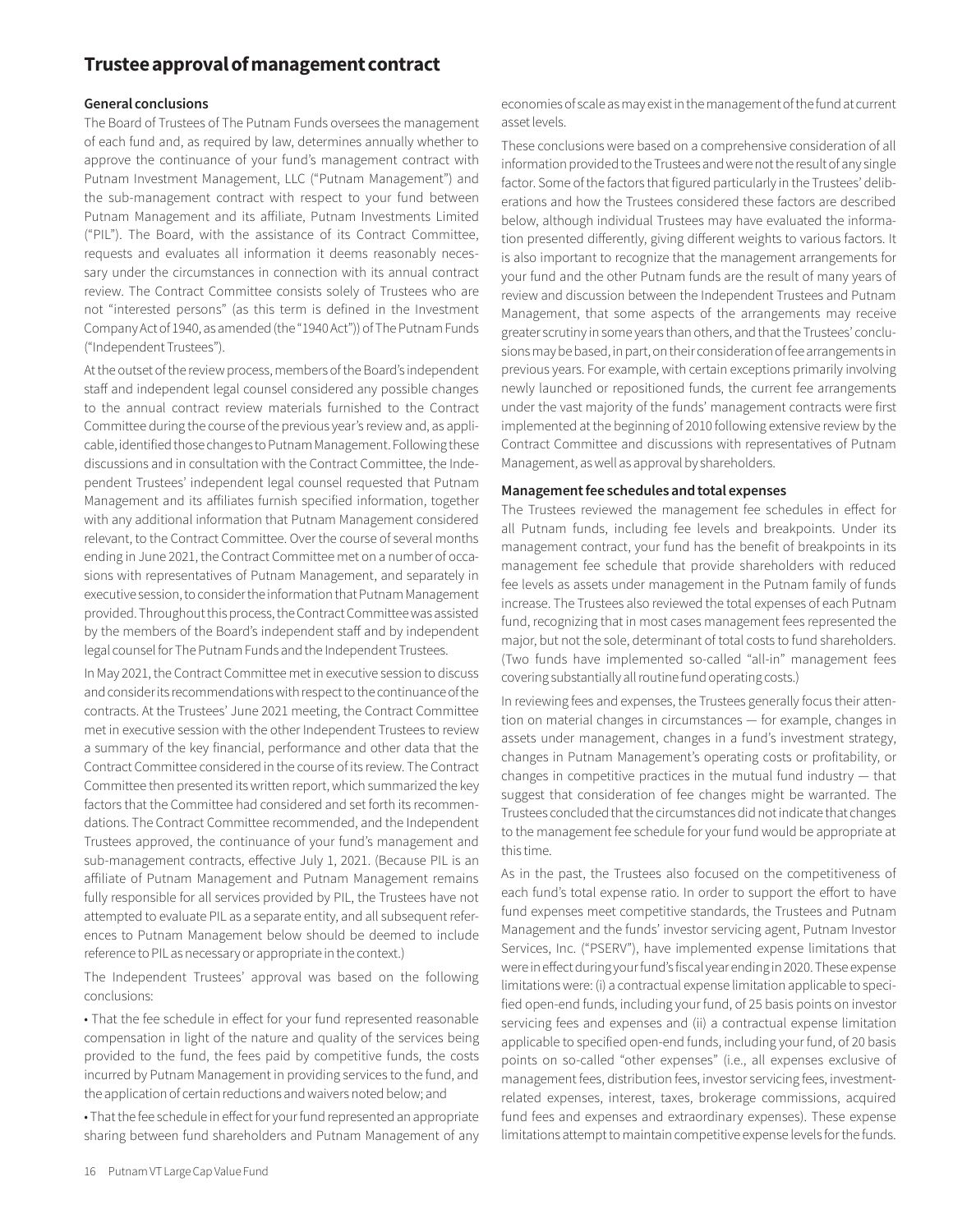Most funds, including your fund, had sufficiently low expenses that these expense limitations were not operative during their fiscal years ending in 2020. Putnam Management and PSERV have agreed to maintain these expense limitations until at least April 30, 2023. The support of Putnam Management and PSERV for these expense limitation arrangements was an important factor in the Trustees' decision to approve the continuance of your fund's management and sub-management contracts.

The Trustees reviewed comparative fee and expense information for a custom group of competitive funds selected by Broadridge Financial Solutions, Inc. ("Broadridge"). This comparative information included your fund's percentile ranking for effective management fees and total expenses (excluding any applicable 12b-1 fees), which provides a general indication of your fund's relative standing. In the custom peer group, your fund ranked in the first quintile in effective management fees (determined for your fund and the other funds in the custom peer group based on fund asset size and the applicable contractual management fee schedule) and in the first quintile in total expenses (excluding any applicable 12b-1 fees) as of December 31, 2020. The first quintile represents the least expensive funds and the fifth quintile the most expensive funds. The fee and expense data reported by Broadridge as of December 31, 2020 reflected the most recent fiscal year-end data available in Broadridge's database at that time.

In connection with their review of fund management fees and total expenses, the Trustees also reviewed the costs of the services provided and the profits realized by Putnam Management and its affiliates from their contractual relationships with the funds. This information included trends in revenues, expenses and profitability of Putnam Management and its affiliates relating to the investment management, investor servicing and distribution services provided to the funds. In this regard, the Trustees also reviewed an analysis of the revenues, expenses and profitability of Putnam Management and its affiliates, allocated on a fund-by-fund basis, with respect to the funds' management, distribution, and investor servicing contracts. For each fund, the analysis presented information about revenues, expenses and profitability for each of the agreements separately and for the agreements taken together on a combined basis. The Trustees concluded that, at current asset levels, the fee schedules in place for the Putnam funds, including the fee schedule for your fund, represented reasonable compensation for the services being provided and represented an appropriate sharing between fund shareholders and Putnam Management of any economies of scale as may exist in the management of the Putnam funds at that time.

The information examined by the Trustees in connection with their annual contract review for the Putnam funds included information regarding services provided and fees charged by Putnam Management and its affiliates to other clients, including defined benefit pension and profit-sharing plans, sub-advised mutual funds, private funds sponsored by affiliates of Putnam Management, model-only separately managed accounts and Putnam Management's newly launched exchange-traded funds. This information included, in cases where a product's investment strategy corresponds with a fund's strategy, comparisons of those fees with fees charged to the Putnam funds, as well as an assessment of the differences in the services provided to these clients as compared to the services provided to the Putnam funds. The Trustees observed that the differences in fee rates between these clients and the Putnam funds are by no means uniform when examined by individual asset sectors, suggesting that differences in the pricing of investment management services to these types of clients may reflect, among other things, historical competitive forces operating in separate marketplaces. The Trustees considered the fact that in many cases fee rates across different asset classes are higher on average for mutual funds than for other clients, and the Trustees also considered the differences between the services that Putnam Management provides to the Putnam funds and those that it provides to its other clients. The Trustees did not rely on these comparisons to any significant extent in concluding that the management fees paid by your fund are reasonable.

#### **Investment performance**

The quality of the investment process provided by Putnam Management represented a major factor in the Trustees' evaluation of the quality of services provided by Putnam Management under your fund's management contract. The Trustees were assisted in their review of Putnam Management's investment process and performance by the work of the investment oversight committees of the Trustees and the full Board of Trustees, which meet on a regular basis with individual portfolio managers and with senior management of Putnam Management's Investment Division throughout the year. The Trustees concluded that Putnam Management generally provides a high-quality investment process — based on the experience and skills of the individuals assigned to the management of fund portfolios, the resources made available to them, and in general Putnam Management's ability to attract and retain high-quality personnel — but also recognized that this does not guarantee favorable investment results for every fund in every time period.

The Trustees considered that, in the aggregate, The Putnam Funds generally performed well in 2020, which Putnam Management characterized as a challenging year with significant volatility and varied market dynamics. On an asset-weighted basis, the Putnam funds ranked in the second quartile of their peers as determined by Lipper Inc. ("Lipper") for the year ended December 31, 2020 and, on an asset-weighted-basis, delivered a gross return that was 2.3% ahead of their benchmarks in 2020. In addition to the performance of the individual Putnam funds, the Trustees considered, as they had in prior years, the performance of The Putnam Fund complex versus competitor fund complexes. In this regard, the Trustees observed that The Putnam Funds' relative performance, as reported in the Barron's/Lipper Fund Families survey, continued to be exceptionally strong over the long term, with The Putnam Funds ranking as the 3rd best performing mutual fund complex out of 44 complexes for the ten-year period, with 2020 marking the fourth consecutive year that The Putnam Funds have ranked in the top ten fund complexes for the ten-year period. The Trustees noted that The Putnam Funds' performance was solid over the one- and five-year periods, with The Putnam Funds ranking 22nd out of 53 complexes and 14th out of 50 complexes, respectively. In addition to the Barron's/Lipper Fund Families Survey, the Trustees also considered the funds' ratings assigned by Morningstar Inc., noting that 26 of the funds were four- or five-star rated at the end of 2020 (representing an increase of four funds year-over-year) and that this included seven funds that had achieved a five-star rating (representing an increase of two funds year-over-year). They also noted, however, the disappointing investment performance of some funds for periods ended December 31, 2020 and considered information provided by Putnam Management regarding the factors contributing to the underperformance and actions being taken to improve the performance of these particular funds. The Trustees indicated their intention to continue to monitor closely the performance of those funds and evaluate whether additional actions to address areas of underperformance may be warranted.

For purposes of the Trustees' evaluation of the Putnam funds' investment performance, the Trustees generally focus on a competitive industry ranking of each fund's total net return over a one-year, three-year and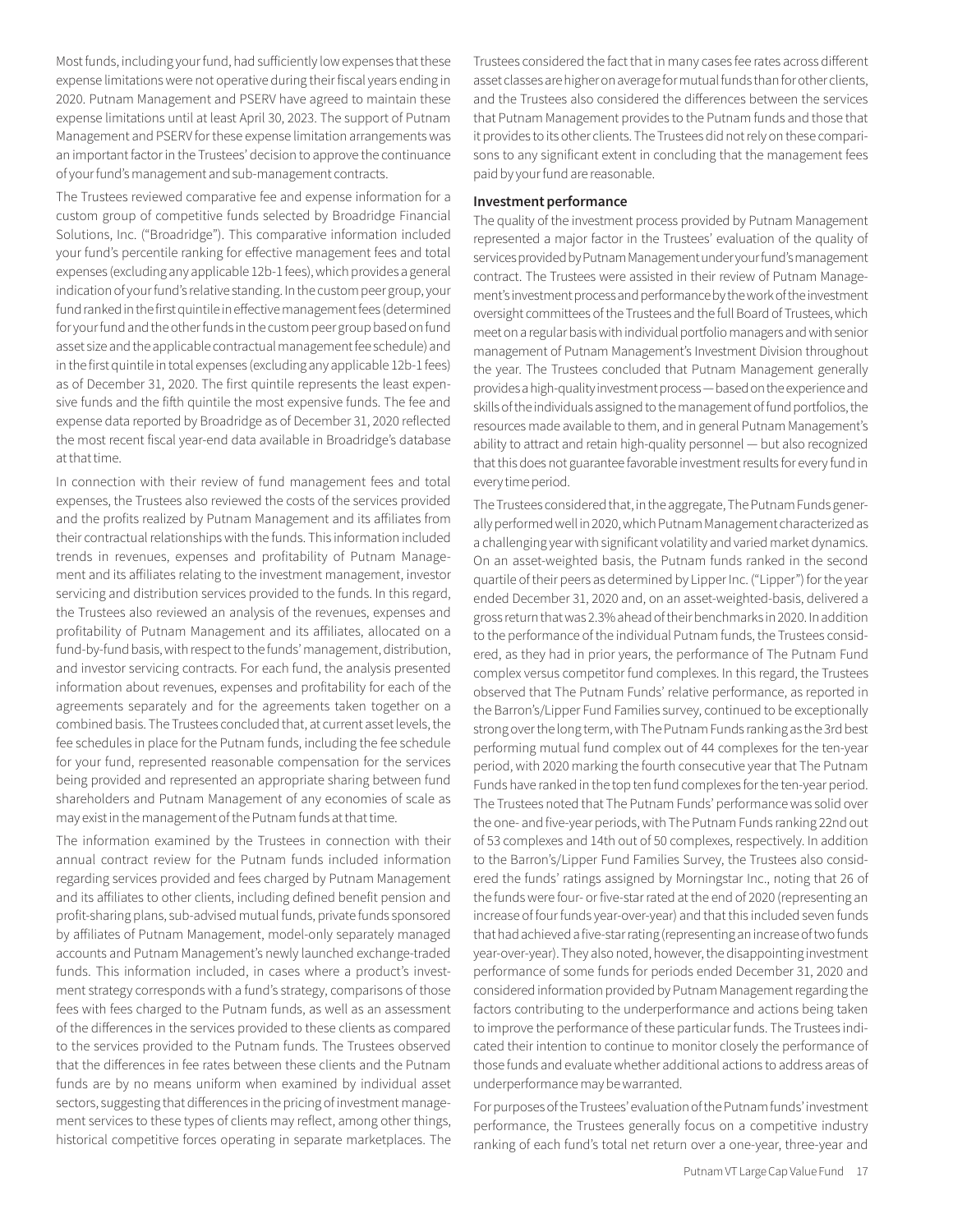five-year period. For a number of Putnam funds with relatively unique investment mandates for which Putnam Management informed the Trustees that meaningful competitive performance rankings are not considered to be available, the Trustees evaluated performance based on their total gross and net returns and comparisons of those returns to the returns of selected investment benchmarks. In the case of your fund, the Trustees considered that its class IA share cumulative total return performance at net asset value was in the following quartiles of its Lipper peer group (Lipper VP (Underlying Funds) — Equity Income Funds) for the oneyear, three-year and five-year periods ended December 31, 2020 (the first quartile representing the best-performing funds and the fourth quartile the worst-performing funds):

| Five-year period | Three-year period | One-year period |
|------------------|-------------------|-----------------|
|                  |                   |                 |

Over the one-year, three-year and five-year periods ended December 31, 2020, there were 79, 76 and 70 funds, respectively, in your fund's Lipper peer group. (When considering performance information, shareholders should be mindful that past performance is not a guarantee of future results.)

The Trustees considered Putnam Management's continued efforts to support fund performance through certain initiatives, including structuring compensation for portfolio managers to enhance accountability for fund performance, emphasizing accountability in the portfolio management process, and affirming its commitment to a fundamentaldriven approach to investing. The Trustees noted further that Putnam Management had made selective hires and internal promotions in 2020 to strengthen its investment team.

#### **Brokerage and soft-dollar allocations; investor servicing**

The Trustees considered various potential benefits that Putnam Management may receive in connection with the services it provides under the management contract with your fund. These include benefits related to brokerage allocation and the use of soft dollars, whereby a portion of the commissions paid by a fund for brokerage may be used to acquire research services that are expected to be useful to Putnam Management in managing the assets of the fund and of other clients. Subject to policies established by the Trustees, soft dollars generated by these means are used predominantly to acquire brokerage and research services (including third-party research and market data) that enhance Putnam Management's investment capabilities and supplement Putnam Management's internal research efforts. The Trustees indicated their continued intent to monitor regulatory and industry developments in this area with the assistance of their Brokerage Committee. In addition, with the assistance of their Brokerage Committee, the Trustees indicated their continued intent to monitor the allocation of the Putnam funds' brokerage in order to ensure that the principle of seeking best price and execution remains paramount in the portfolio trading process.

Putnam Management may also receive benefits from payments that the funds make to Putnam Management's affiliates for investor or distribution services. In conjunction with the annual review of your fund's management and sub-management contracts, the Trustees reviewed your fund's investor servicing agreement with PSERV and its distributor's contract and distribution plans with Putnam Retail Management Limited Partnership ("PRM"), both of which are affiliates of Putnam Management. The Trustees concluded that the fees payable by the funds to PSERV and PRM, as applicable, for such services are fair and reasonable in relation to the nature and quality of such services, the fees paid by competitive funds, and the costs incurred by PSERV and PRM, as applicable, in providing such services. Furthermore, the Trustees were of the view that the investor services provided by PSERV were required for the operation of the funds, and that they were of a quality at least equal to those provided by other providers.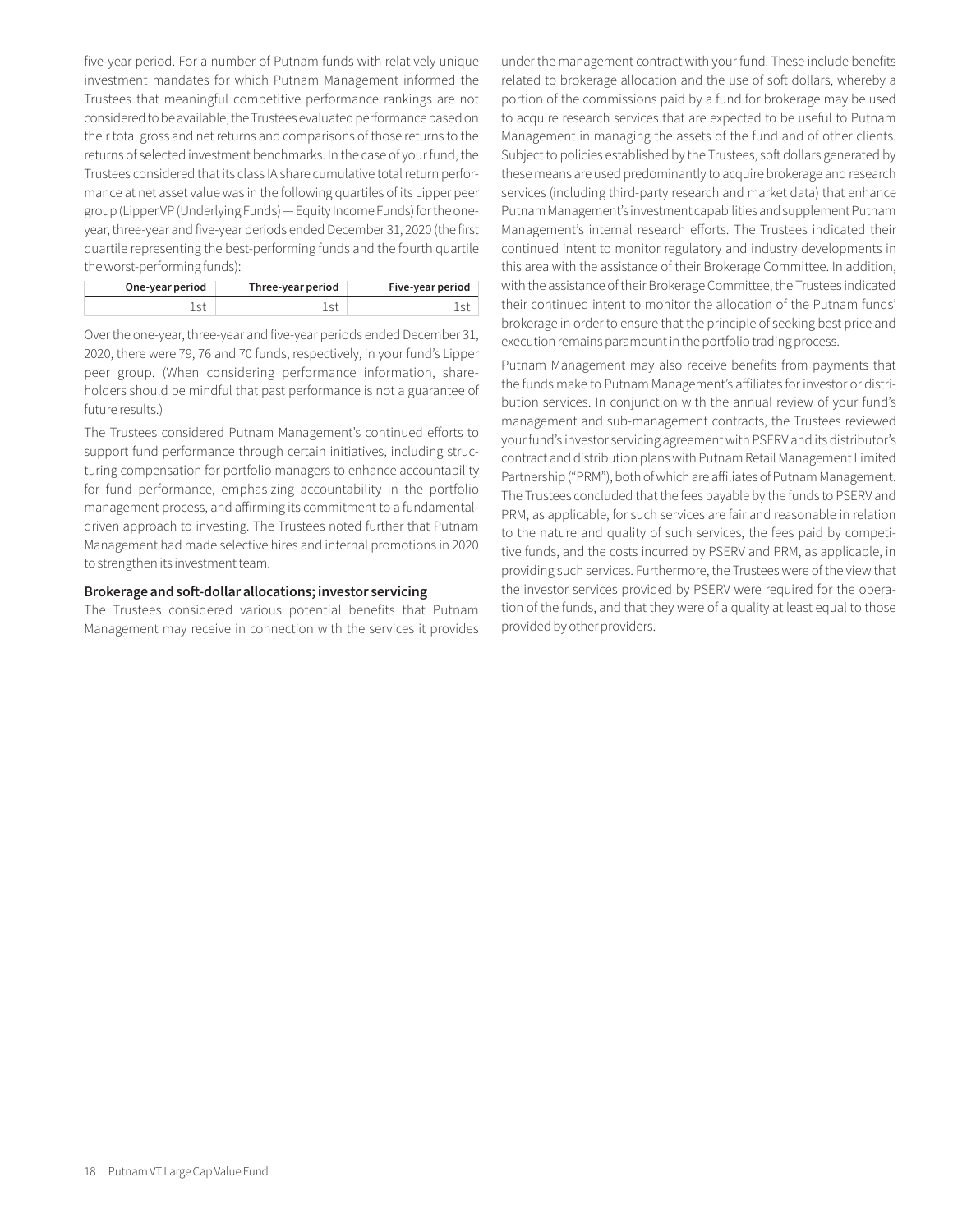This page intentionally left blank.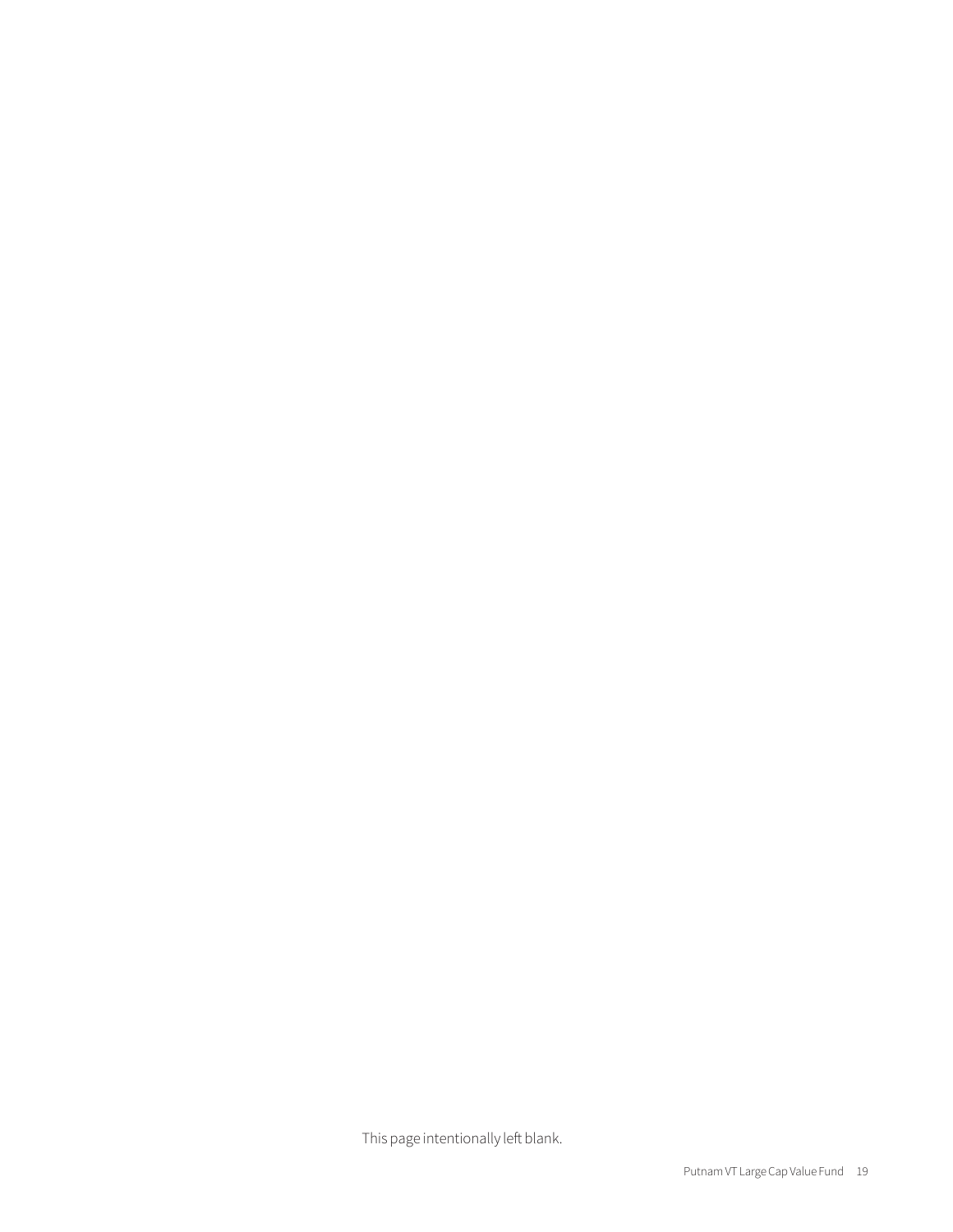This page intentionally left blank.